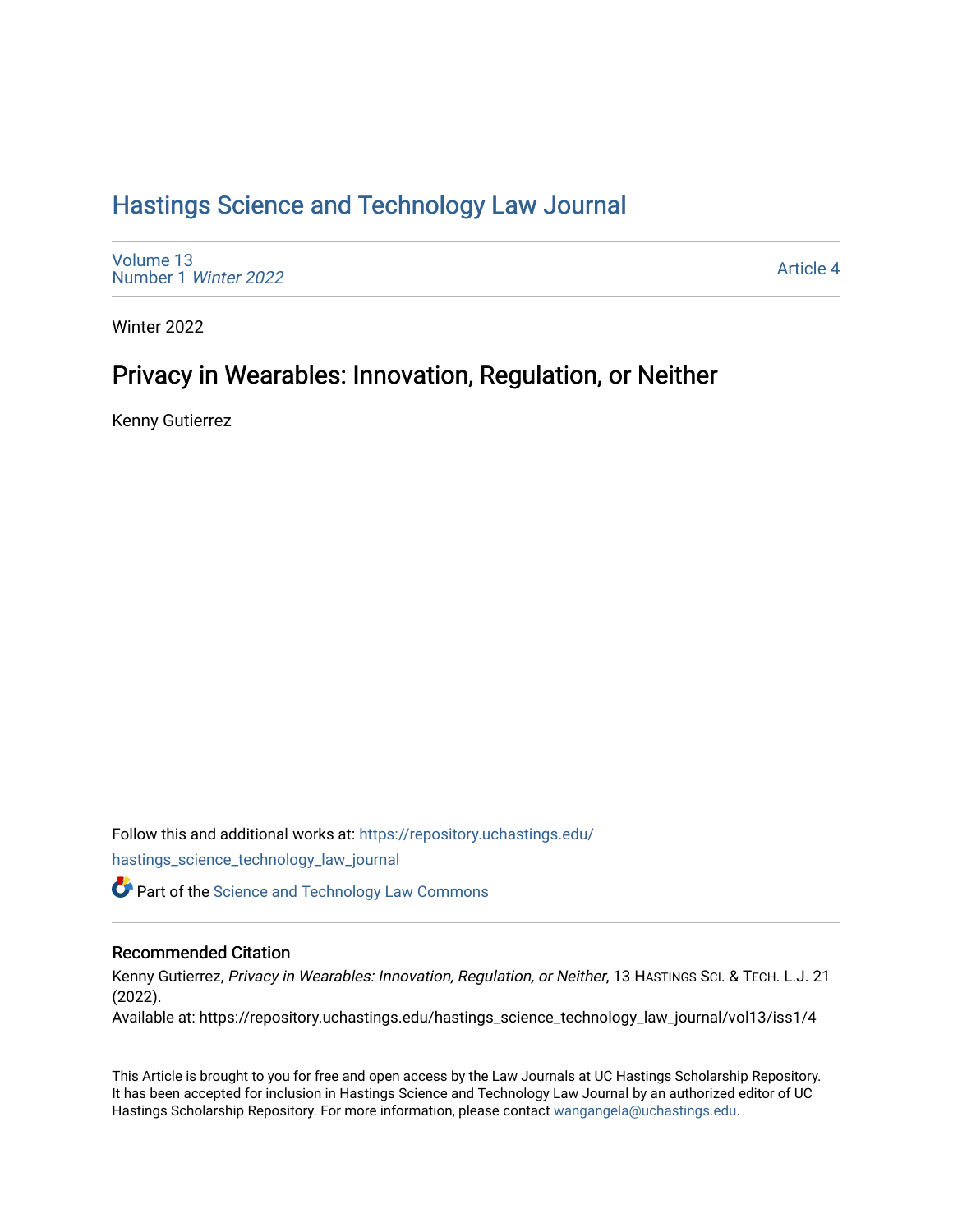# Privacy in Wearables: Innovation, Regulation, or Neither

## KENNY GUTIERREZ<sup>\*</sup>

### **TABLE OF CONTENTS**

| В.           | Scope, Nature, and Context of Data Collected by Wearables 26 |    |
|--------------|--------------------------------------------------------------|----|
|              |                                                              |    |
|              | A. Health Insurance Portability and Accountability Act  30   |    |
| B.           |                                                              |    |
| $\mathbf{C}$ |                                                              |    |
|              |                                                              |    |
|              |                                                              |    |
| B.           |                                                              |    |
|              |                                                              |    |
| D.           |                                                              |    |
| E.           |                                                              |    |
| F.           |                                                              |    |
|              |                                                              |    |
|              |                                                              |    |
| $B_{\cdot}$  |                                                              |    |
|              |                                                              | 51 |
|              |                                                              |    |

Kenny Gutierrez is a Bridge Fellow at the Electronic Frontier Foundation.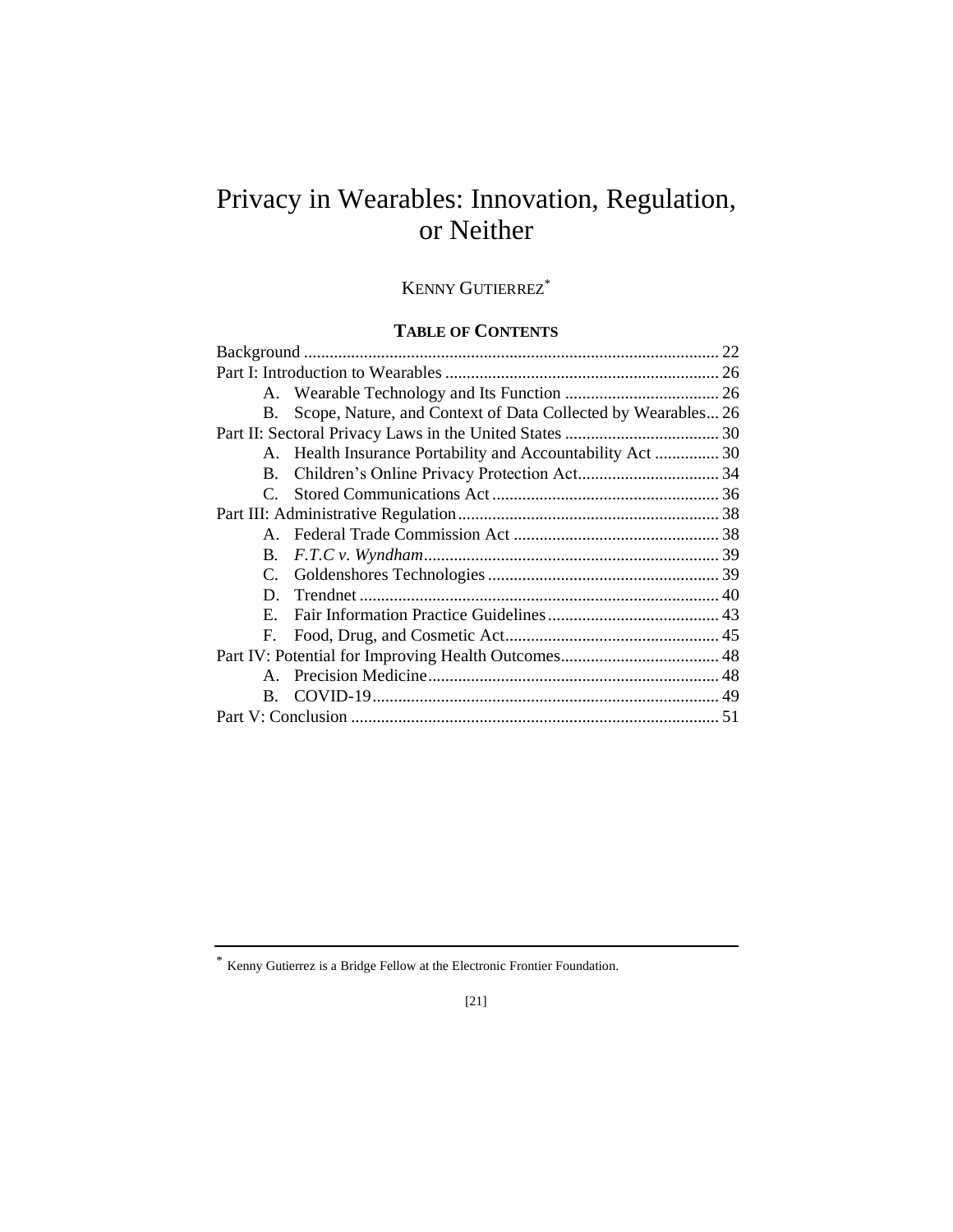#### **Background**

The digital age is set to experience the production of more than 163 zettabytes (i.e., one-trillion gigabytes) of data per year by 2025, much of which will be consumer-specific.<sup>1</sup> Over the past decade, downloads of mobile health (mHealth) apps and wearables have been on the rise year after year.<sup>2</sup> mHealth apps include both medical apps, and health and fitness apps.<sup>3</sup> mHealth apps run on phones and wearables. Consequently, since wearables gather health information on their users, they will increasingly become a source of data creation.

Technology firms increasingly want a bigger share of the more than three trillion dollars spent annually on health care in the United States. $465\%$ of smartphone users have an mHealth app on their phone.<sup>5</sup> The wearables market is expected to experience significant growth.<sup>6</sup> The combination of mHealth apps and wearables may support consumers in their pursuit of

5. Mindsea Team, *28 Mobile App Statistics To Know In 2021*, MINDSEA, https://mindsea.com/app-stats/ (last visited Apr. 14, 2020).

<sup>1.</sup> Andrew Cave, *What Will We Do When The World's Data Hit's 163 Zettabytes in 2025?*, FORBES, https://www.forbes.com/sites/andrewcave/2017/04/13/what-will-we-do-when-theworlds-data-hits-163-zettabytes-in-2025/ (last visited Mar. 1, 2020).

<sup>2.</sup> Aaron Smith, *Record shares of Americans now Own smartphones, have home broadband*, PEW RSCH. CTR. (Jan. 12, 2017), https://www.pewresearch.org/fact-tank/2017/01/12/evolution-oftechnology/; *see also* Lionel Sujay Vailshery, Statistical Report, *Number of connected wearable devices worldwide by region from 2015 to 2022*, STATISTA (Jan. 22, 2021), https://www.statista.com/statistics/490231/wearable-devices-worldwide-by-region/.

<sup>3.</sup> *mHealth Market Size, Share & Trends Analysis Report By Component (Wearables, mHealth Apps), By Service (Monitoring, Diagnosis), By Participant (Mobile Operators, Device Vendors), By Region, And Segment Forecasts, 2020 – 2027*, GRAND VIEW RSCH. (Feb. 2020), https://www.grandviewresearch.com/industry-analysis/mhealth-market (last visited Apr. 19, 2020).

<sup>4.</sup> Natasha Singer, *How Big Tech Is Going After Your Health Care*, N.Y. TIMES (Dec. 26, 2017), https://www.nytimes.com/2017/12/26/technology/big-tech-health-care.html (last visited Mar. 1, 2020).

<sup>6.</sup> *Wearable Devices Market 2019 Size, Industry Share, Approaches and Forecast By 2024 - Market Research Engine*, MARKETWATCH, https://www.marketwatch.com/pressrelease/wearable-devices-market-2019-size-industry-share-approaches-and-forecast-by-2024— market-research-engine-2019-09-24 (last visited Mar. 18, 2020) (In 2019, the wearables market was valued at \$67 billion; and, the mHealth market was valued at \$40.7 billion); INT'L DATA CORP., *Worldwide Wearables Market Braces for Short-Term Impact Before Recovery in 2020, According to IDC*, INT'L DATA CORP. (Mar. 16. 2020), https://www.idc.com/getdoc.jsp?containerId=prUS46138520 (The global wearables market is expected to grow 9.4% in 2020, reaching 368.2 million shipments); Sarah Kellogg, *Every Breath You Take: Data Privacy and Your Wearable Fitness Device*, 72 J. OF THE MO. BAR 76, 77 (2018) (This is up from 30.9 million shipments in 2015).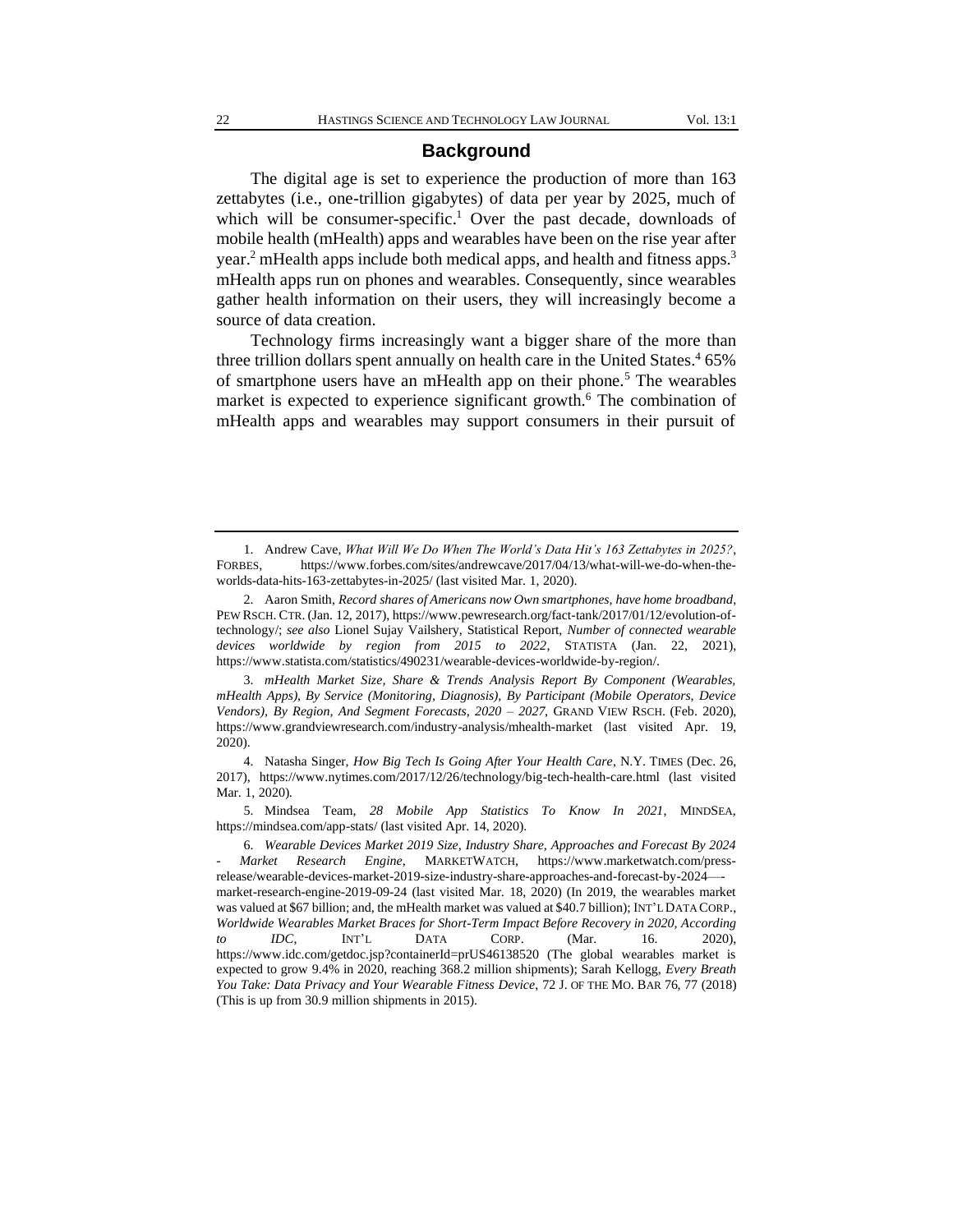health goals, such as weight management,<sup>7</sup> stress management,<sup>8</sup> smoking cessation,<sup>9</sup> self-management of health conditions,<sup>10</sup> and, more recently, social-distancing measures in light of COVID-19.<sup>11</sup> Wearables with sensors can collect bodily metrics such as glucose levels, blood pressure, blood oxygen levels, sleep patterns, and blood coagulation rates.<sup>12</sup> In all, these broad sets of data are highly attractive to data brokers, technology firms, advertising firms, and the medical community.

Precision medicine is the promise of better treatment outcomes when consumers use apps that create a precise record of their symptoms and behaviors. In 2015, President Obama announced the launch of the Precision Medicine Initiative.<sup>13</sup> Until recently, medical treatments were designed for the "average patient" – a "one-size-fits-all" approach. "Precision medicine . . . is an innovative approach that takes into account individual differences in people's genes, environments, and lifestyles."<sup>14</sup> Wearables gather information about the user's lifestyle to create a data set to develop precision medicine.

Medical apps and wearables gather sensitive and private information, often without the user's knowledge. The private information that a user enters into medical apps or that is collected through a wearable's sensors is also collected, shared, or sold, often without the user's knowledge or consent.<sup>15</sup> A Federal Trade Commission (FTC) study released in May 2014, revealed that just 12 mobile health applications and devices transmitted information to 76 different third parties, and some of the data could be linked

<sup>7.</sup> Brianna Elliott, *The 10 Best Weight Loss Apps That Help You Shed Pounds*, HEALTHLINE (June 17, 2020), https://www.healthline.com/nutrition/10-best-weight-loss-apps.

<sup>8.</sup> Lizzy Francis, *10 Stress Management Apps to Help During Hard Times*, YAHOO!LIFE (Mar. 24, 2020), https://www.yahoo.com/lifestyle/10-stress-management-apps-help-191014172.html.

<sup>9.</sup> Tim Jewell, *The Best Quit Smoking Apps of 2020*, HEALTHLINE (Apr. 25, 2020), https://www.healthline.com/health/quit-smoking/top-iphone-android-apps.

<sup>10.</sup> Technical Brief 31, *Mobile Applications for Self-Management of Diabetes*, SCI. RES. CTR., (May 8, 2018), https://effectivehealthcare.ahrq.gov/products/diabetes-mobiledevices/technical-brief.

<sup>11.</sup> Eliza Strickland, *An Official WHO Coronavirus App Will Be a "Waze for COVID-19"*, IEEE SPECTRUM (Mar. 20, 2020), https://spectrum.ieee.org/the-humanos/biomedical/devices/who-official-coronavirus-app-waze-covid19.

<sup>12.</sup> Philip Brunkard, *Data Privacy And Wearables In Health*, DISRUPTION HUB (Apr. 25, 2018), https://disruptionhub.com/wearables-health-data-bt-philip-brunkard-1653/.

<sup>13.</sup> *The Precision Medicine Initiative*, WHITE HOUSE, https://obamawhitehouse.archives.gov/precision-medicine (last visited Sept. 21, 2021).

<sup>14</sup>*. Id.*

<sup>15.</sup> Jay Hancock, *Workplace wellness programs put employee privacy at risk*, CNN HEALTH (Oct. 2, 2015), https://www.cnn.com/2015/09/28/health/workplace-wellness-privacy-riskexclusive/index.html.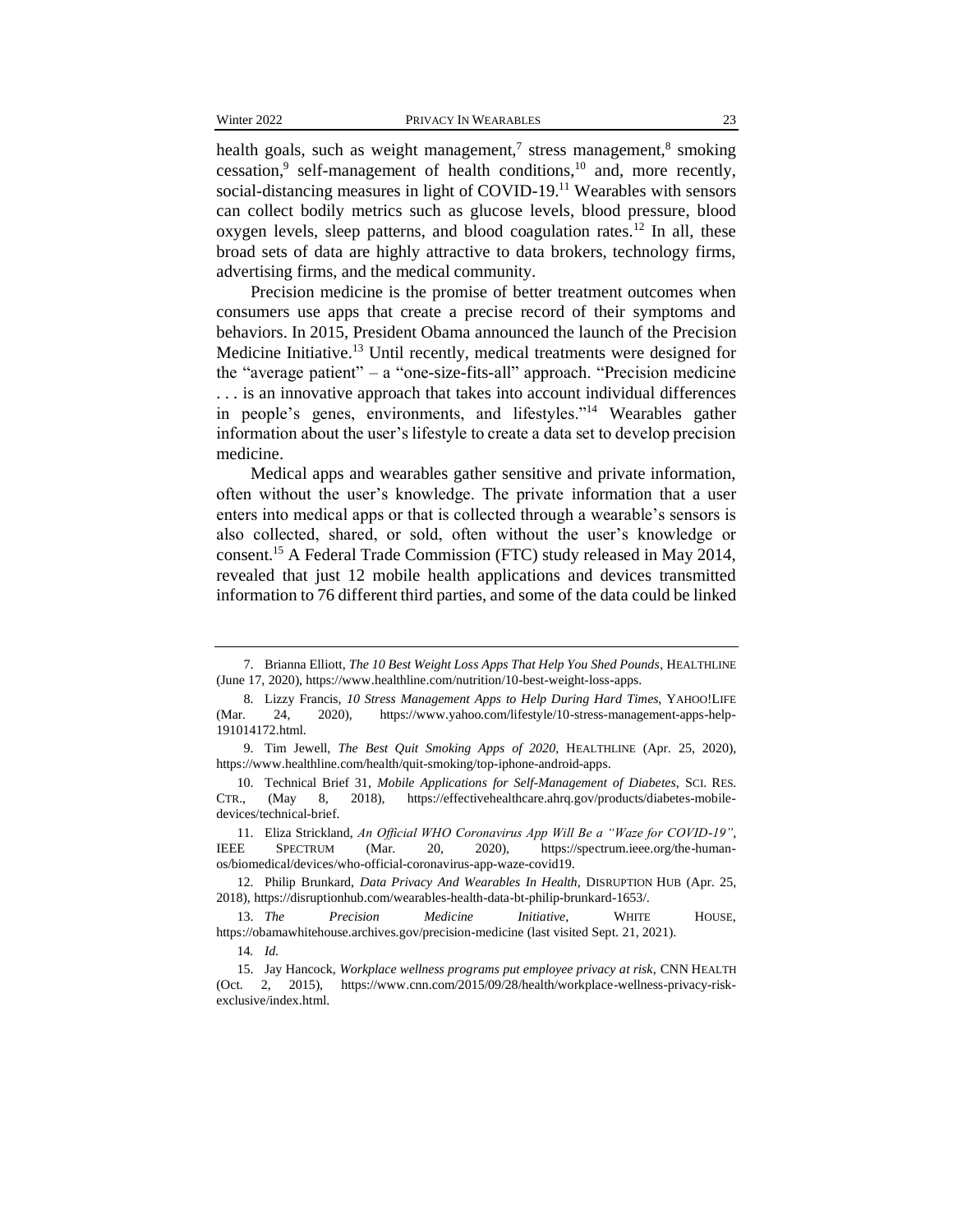back to specific users.<sup>16</sup> In addition, 18 third parties received device-specific identifiers, and 22 received other key health information.<sup>17</sup> According to Michelle De Mooy, Deputy Director of the Consumer Privacy Project at the Center for Democracy & Technology, a Washington, D.C. based nonprofit that advocates for civil liberties and human rights on the internet, "health data is more vulnerable in general as a data set than financial data because you can't replace it like you can a credit card."<sup>18</sup>

The larger context reveals the harvesting and monetization of a great deal of our personal information. As FTC Commissioner, Julie Brill noted, "information about some of the most sensitive aspects of our lives is available for analysts to examine without our knowledge or consent."<sup>19</sup> With today's ever-expanding use of technology and the ease with which highly intimate and sensitive information may be acquired and compiled, personal information sometimes may not feel private at all.<sup>20</sup> The FTC has recognized that data brokers consolidate aggregate personally identifiable information (PII) for the purpose of utilizing predictive analytics to discriminate among consumers regarding their race, economic status, and propensity to default or engage in crime.<sup>21</sup> One data broker's database has information on 1.4 billion consumer transactions and over seven hundred billion aggregated data elements; another covers one trillion dollars in consumer transactions; and another adds three billion new records each month.<sup>22</sup> Within these large data brokers, individual profiles have been created on nearly every U.S.

20. Lauren Newman, *Keep Your Friends Close and Your Medical Records Closer: Defining the Extent to Which a Constitutional Right to Informational Privacy Protects Medical Records*, 32 J. OF L. AND HEALTH 2; *see also* Lori Andrews, *Use a Health or Medical App? Your Data is Rarely Private*, CHICAGO TRIB. (Aug. 3, 2016)[, https://www.](https://www/)chicagotribune.com/opinion/commentary/ctmedical-apps-health-privacy-hipaa-perspec-0804-md-20160803-story.html.

<sup>16.</sup> Kellog, *supra* note 8.

<sup>17</sup>*. Id.*

<sup>18.</sup> Sarah Kellogg, *Every Breath You Take: Data Privacy and Your Wearable Fitness Device*, 72 J. MO. B. 76 (2016).

<sup>19.</sup> Julie Brill, Comm'r, Fed. Trade Comm'n, Keynote Address at the 23rd Computers Freedom and Privacy Conference: Reclaim Your Name (June 26, 2013), https://www.ftc.gov/sites/default/files/documents/public\_statements/reclaim-yourname/130626computersfreedom.pdf.

<sup>21</sup>*. See generally Data Brokers: A Call for Transparency and Accountability*, FTC Rep. 8, 46 (2014), [https://www.](https://www/)ftc.gov/system/files/documents/reports/data-brokers-call-transparencyaccountability-report-federal-trade-commission-may-2014/140527databrokerreport.pdf.

<sup>22</sup>*. Id.* at 46-47.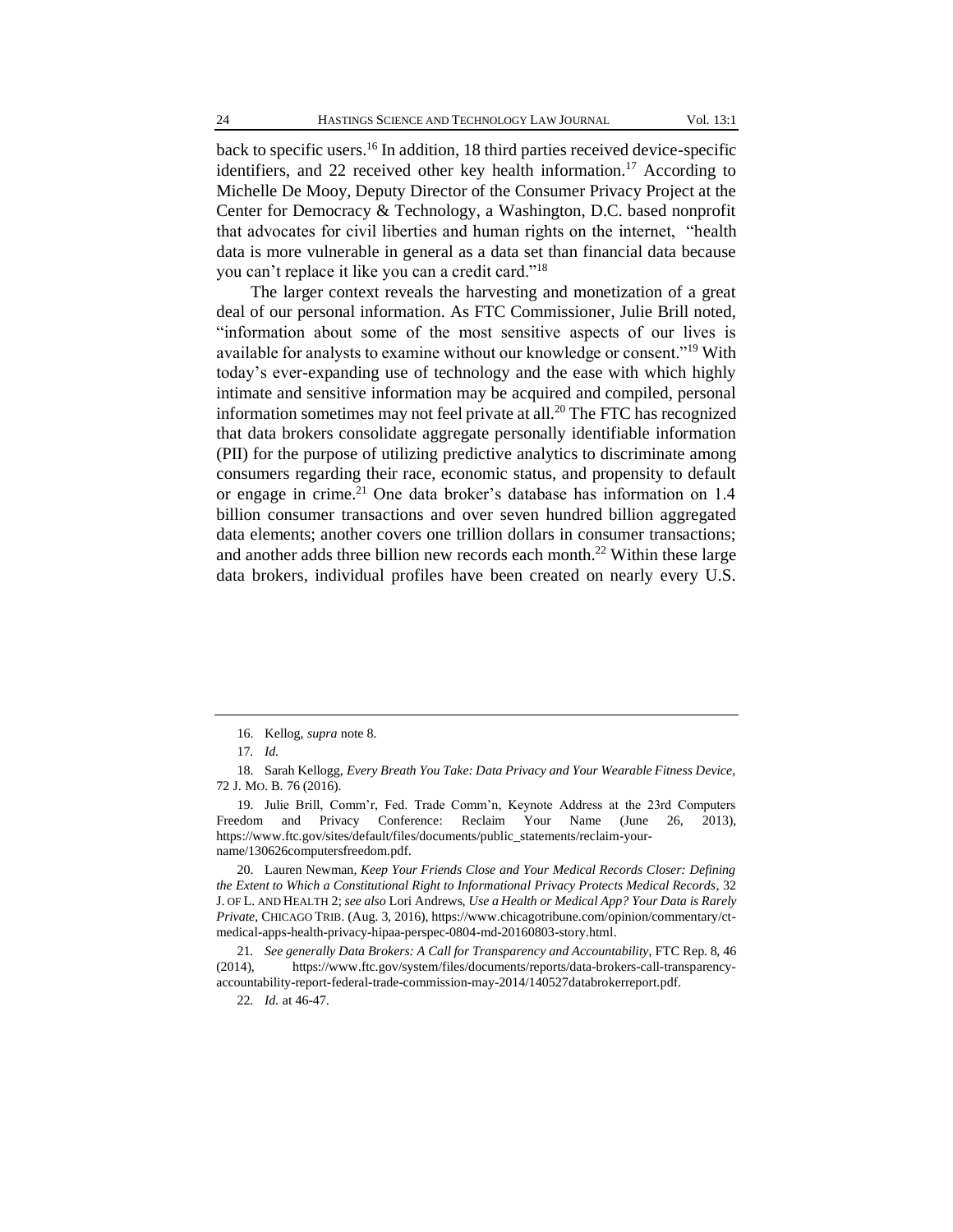consumer for the purpose of discriminating between them.<sup>23</sup> The information processing by these data brokers is not sufficiently regulated.<sup>24</sup>

This article will examine the various agencies and statutes that regulate—or fall short of regulating—medical privacy in wearables, and it will also consider the unique privacy concerns of wearables and mHealth apps. Next, this paper will survey the legislative and regulatory landscape to consider the protections afforded to users or lack thereof. Unlike other nations, the privacy legal regime in the United States is highly sectoral, focusing on privacy in particular industries rather than an overall privacy framework. Thus, this paper will consider several pertinent federal laws: the Health Insurance Portability Accountability Act, the Children's Online Privacy Protection Act, and the Stored Communications Act. Next, the paper will consider the authority of the FTC and Food and Drug Administration to regulate in this space and what actions they have taken so far. Additionally, contracts law is a common thread between congressional acts and administrative agencies, so this paper will consider contractual issues that users are bound to, and how a user's "consent" (actual or fictive) allows companies to continue with business practices that imperil users. This paper will further consider security and data breach issues with medical information, specifically the balance between privacy concerns with the potential benefits to the medical community, via precision medicine. Lastly, the paper addresses the benefits and costs of wearables used for contact tracing and symptom diagnosis in light of COVID-19.

The widespread adoption and use of software technologies is opening new and innovative ways that may improve health and health care delivery, but potentially at the cost of substantial invasions of privacy. Some argue that regulation of wearables would stifle innovation and is premature, while others argue new regulation is required now to protect consumers. This paper analyzes how the federal legal framework allows for innovation, regulation, or neither.

<sup>23</sup>*. Id.* at 46.

<sup>24</sup>*. See* Mark Andrus, *The New Oil: The Right to Control One's Identity in Light of the Commoditization of the Individual*, AM. BAR ASS'N (Sept. 28, 2017), https://www.americanbar.org/groups/business\_law/publications/blt/2017/09/06\_andrus/.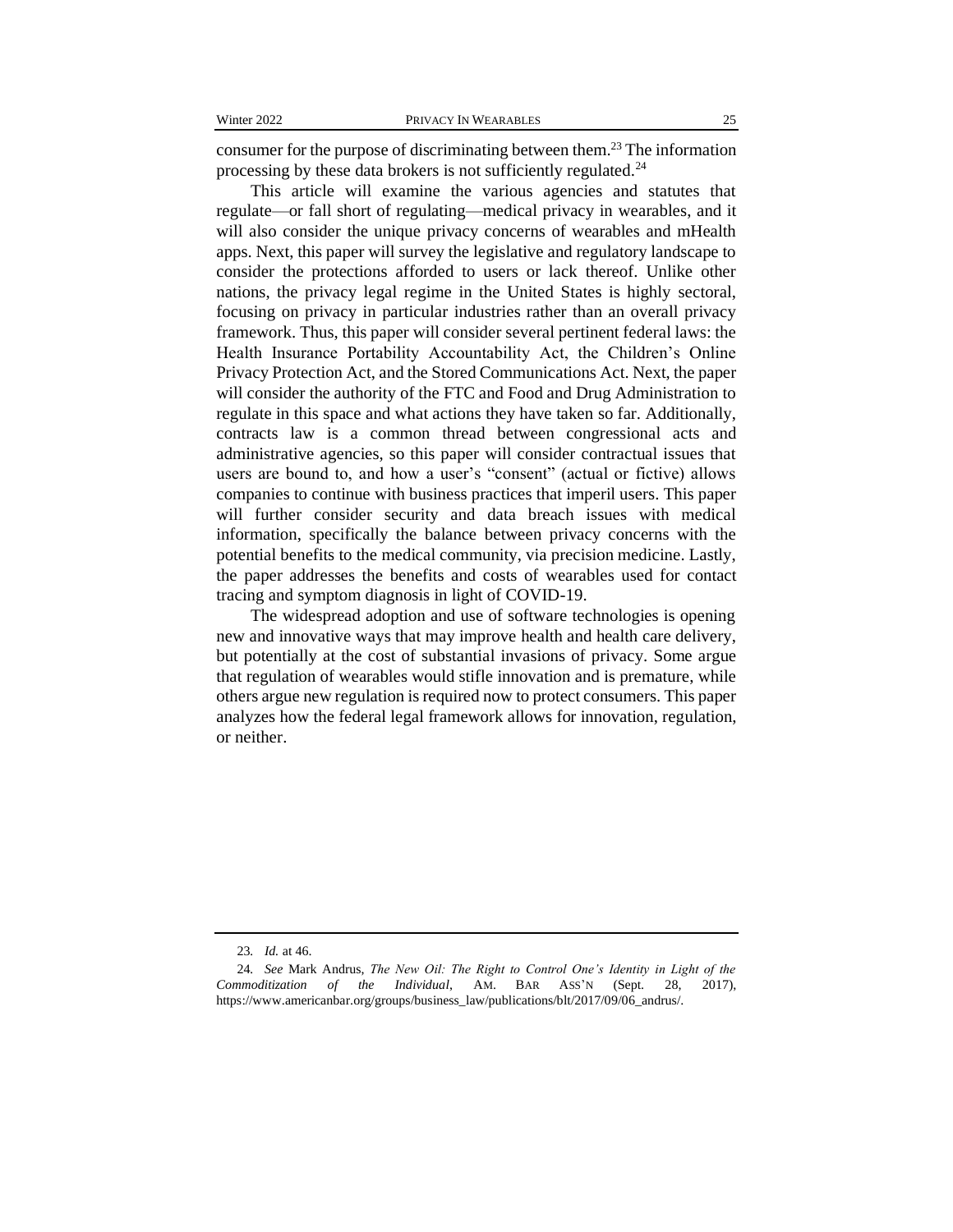#### **Part I: Introduction to Wearables**

#### **A. Wearable Technology and Its Function**

The wearables market can be broken down into four areas: hearables, smartwatches, wristbands, and "other".<sup>25</sup> Hearables, as defined by the International Data Corporation, are the wearables that hang on or plug into the ear.<sup>26</sup> The device must operate wirelessly and provide stereo sound, while also including at least one of the following features: track health/fitness, modify audio (not just noise reduction), provide language translation on the device, or enable smart assistants.<sup>27</sup> Hearables are expected to grow with a five-year compound annual growth rate (CAGR) of 10.3%, reaching 301.5 million units by 2024.<sup>28</sup> IDC believes hearables are on the cusp of offering health and fitness tracking that would be on par with, or perhaps even better than what, is currently offered on the wrist, since the stationary position of hearables makes them a prime candidate to gather consistent health and fitness data from up and coming sensors.<sup>29</sup>

As for smartwatches and wristbands, these devices include Apple Watches or Fitbits. Lastly, the "other" category is everything else, including smart garments. Because sensors have become inexpensive, manufacturers are including them in increasingly more products, such as smart socks, sports bras, smart bikinis, smart suits (by Samsung), smart glasses, yoga pants, and so on.<sup>30</sup> With the growing variety of wearables, a person's body has become valuable real estate for corporations and app developers to gather their personal information.

#### **B. Scope, Nature, and Context of Data Collected by Wearables**

The scope and nature of data collection by apps, wearables, and third parties is substantially broad and significant. Medical apps collect information about the user's thoughts, actions, moods, sex life, responses to interventions,<sup>31</sup> age, name, email address, gender, height, weight, hydration,

<sup>25.</sup> Michael Shirer, *Worldwide Wearables Market Braces for Short-Term Impact Before Recovery in 2020, According to IDC*, INT'L DATA CORP. (Mar. 16, 2020), https://www.idc.com/getdoc.jsp?containerId=prUS46138520.

<sup>26</sup>*. Id.*

<sup>27</sup>*. Id.*

<sup>28</sup>*. Id.*

<sup>29</sup>*. Id.*

<sup>30</sup>*. See* Michael Sawh, *The best smart clothing: From biometric shirts to contactless payment jackets*, WAREABLE (Apr. 16, 2018), https://www.wareable.com/smart-clothing/best-smartclothing.

<sup>31</sup>*. See*, *e.g.,* AppAdvice, *DBSA Wellness Tracker: Depression and Bipolar Support Alliance*, APPADVICE, https://appadvice.com/app/dbsa-wellness-tracker/638583516 (last visited Mar. 22, 2020).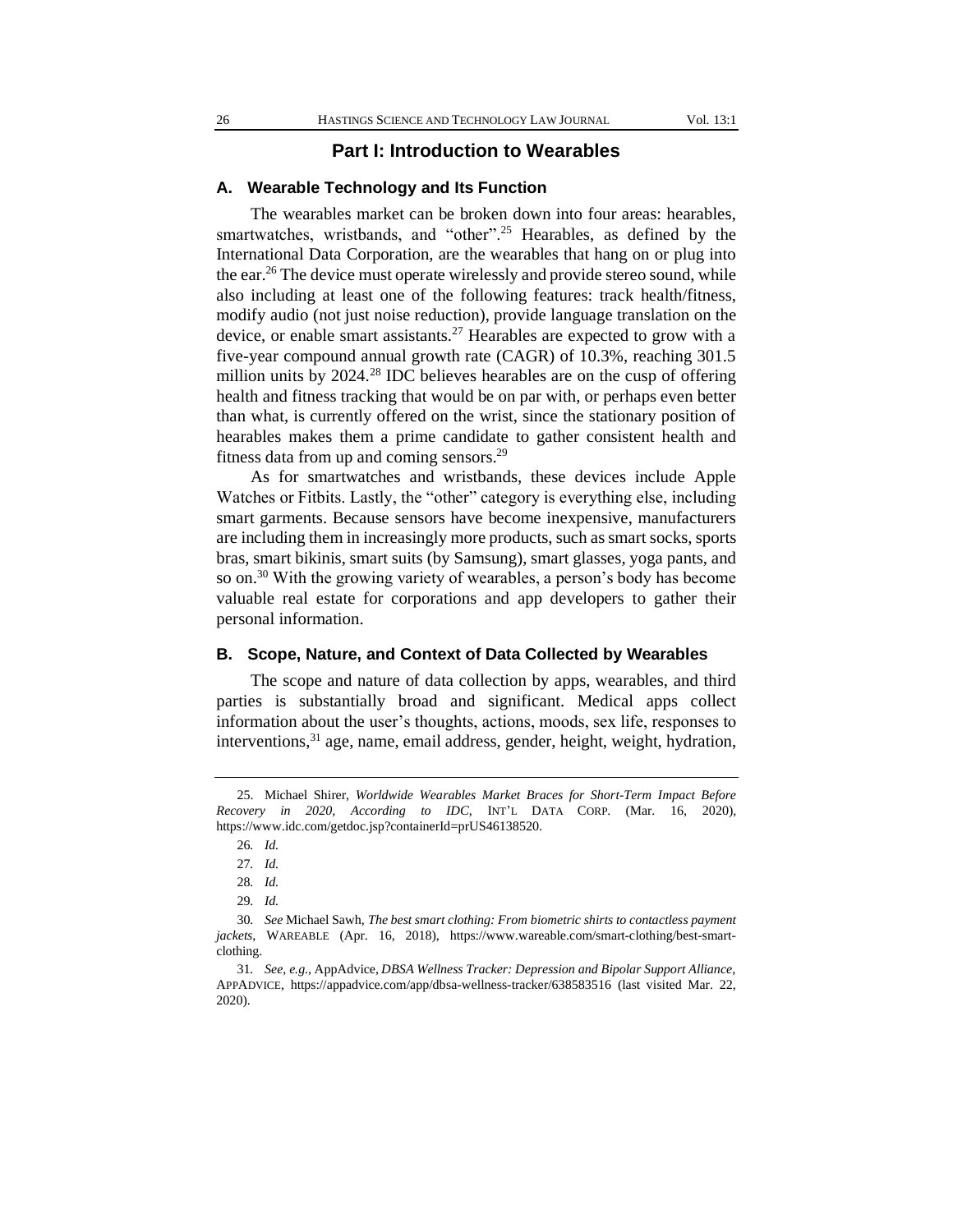diet, $32$  exercise habits, $33$  online and in-store purchases, whether the user has cable television, who the user phones most frequently, and geolocation.<sup>34</sup> Additionally, data collection is done both actively and passively.<sup>35</sup> Through passive data collection, apps can detect symptoms of COVID-19,<sup>36</sup> the common flu,<sup>37</sup> drug overdoses,<sup>38</sup> Alzheimer's disease,<sup>39</sup> and Huntington's disease.<sup>40</sup> By analyzing such symptoms, the technology might identify a health problem before the user is aware of it. Through measurements of gait, voice, speed, and geolocation, tracking apps and wearables can detect minor changes in the way a user walks, speaks or moves.<sup>41</sup> This might also result in a diagnosis.

This data collection of wearables and mHealth apps has the potential of providing timely notice to enact preventative care, mitigation strategies, and medical planning for users. Additionally, the amount and type of data collected might be helpful to doctors in understanding and detecting varying medical conditions, which could lead to the development of medicines,

36*. See* Eric Wicklund, *Scripps Turns to mHealth Wearables to Help Plot Coronavirus Growth*, MHEALTH INTELLIGENCE (Mar. 25, 2020), https://mhealthintelligence.com/news/scrippsturns-to-mhealth-wearables-to-help-plot-coronavirus-growth.

37*. Id.* 

38*. See* Angela Chen, *New smartphone app can detect overdoses and call for help*, THE VERGE (Jan. 10, 2019), [https://www.theverge.com/2019/1/10/18176994/opioid-overdose-app](https://www.theverge.com/2019/1/10/18176994/opioid-overdose-app-sonar-detection-smartphone-technology-science-second-chances)[sonar-detection-smartphone-technology-science-second-chances.](https://www.theverge.com/2019/1/10/18176994/opioid-overdose-app-sonar-detection-smartphone-technology-science-second-chances)

39*. See* Gina Jordan, *How A Mobile App May Someday Help Diagnose Alzheimer's Disease*, WGCU PUBLIC MEDIA (Oct. 17, 2013), [https://news.wgcu.org/post/how-mobile-app-may](https://news.wgcu.org/post/how-mobile-app-may-someday-help-diagnose-alzheimers-disease)[someday-help-diagnose-alzheimers-disease.](https://news.wgcu.org/post/how-mobile-app-may-someday-help-diagnose-alzheimers-disease)

40*. See id.*; Forest Ray, *Wearable Devices May Aid Diagnosis, But Need Improvement*, HUNTINGTON'S DISEASE NEWS (Mar. 2, 2021), [https://huntingtonsdiseasenews.com/2021/03/02/wearable-devices-may-aid-huntingtons](https://huntingtonsdiseasenews.com/2021/03/02/wearable-devices-may-aid-huntingtons-diagnosis-but-evaluation-studies-need-improvement-review-finds/)[diagnosis-but-evaluation-studies-need-improvement-review-finds/.](https://huntingtonsdiseasenews.com/2021/03/02/wearable-devices-may-aid-huntingtons-diagnosis-but-evaluation-studies-need-improvement-review-finds/) 

41*. See Id.; see also* Jung Hung Chien, *The use of smartphone in measuring stance and gait patterns in patients with orthostatic tremor*, PLOS ONE, July 18, 2019, at 2; s*ee also* Robert J. Ellis, *A Validated Smartphone-Based Assessment of Gait and Gait Variability in Parkinson's Disease*, PLOS ONE, Oct. 30, 2015, at 1-2.

<sup>32</sup>*. See*, *e.g., 9 Nutrition and Diet Apps for 2020*, KAISER PERMANENTE, https://wahealth.kaiserpermanente.org/best-diet-apps/.

<sup>33</sup>*. See*, *e.g.,* Cat Ellis, *The 10 Best Home Workout Apps*, TECHRADAR (Mar. 11, 2020), https://www.techradar.com/best/home-workout-apps.

<sup>34</sup>*. See*, *e.g.,* Ashley Hall, *5 Ways to Track Your Personal Health on Your Phone*, VERYWELLHEALTH (Mar. 5, 2020), [https://www.verywellhealth.com/track-health-information](https://www.verywellhealth.com/track-health-information-phone-1739148)[phone-1739148.](https://www.verywellhealth.com/track-health-information-phone-1739148)

<sup>35</sup>*. See* Alexander Seifert, *Mobile Data Collection: Smart, but Not (Yet) Smart Enough*, NAT. CTR FOR BIOTECHNOLOGY (Dec. 18, 2018), at 1; *see also* Liat Clark, *This App Passively Tracks Your Mental Health*, WIRED (Sept. 22, 2014), https://www.wired.co.uk/article/diagnosingdepression-with-an-app. The app strips raw data from the phone's microphone, accelerometer, light sensor and location sensors and runs it through a machine learning algorithm to find patterns in sleep, conversation and activity data.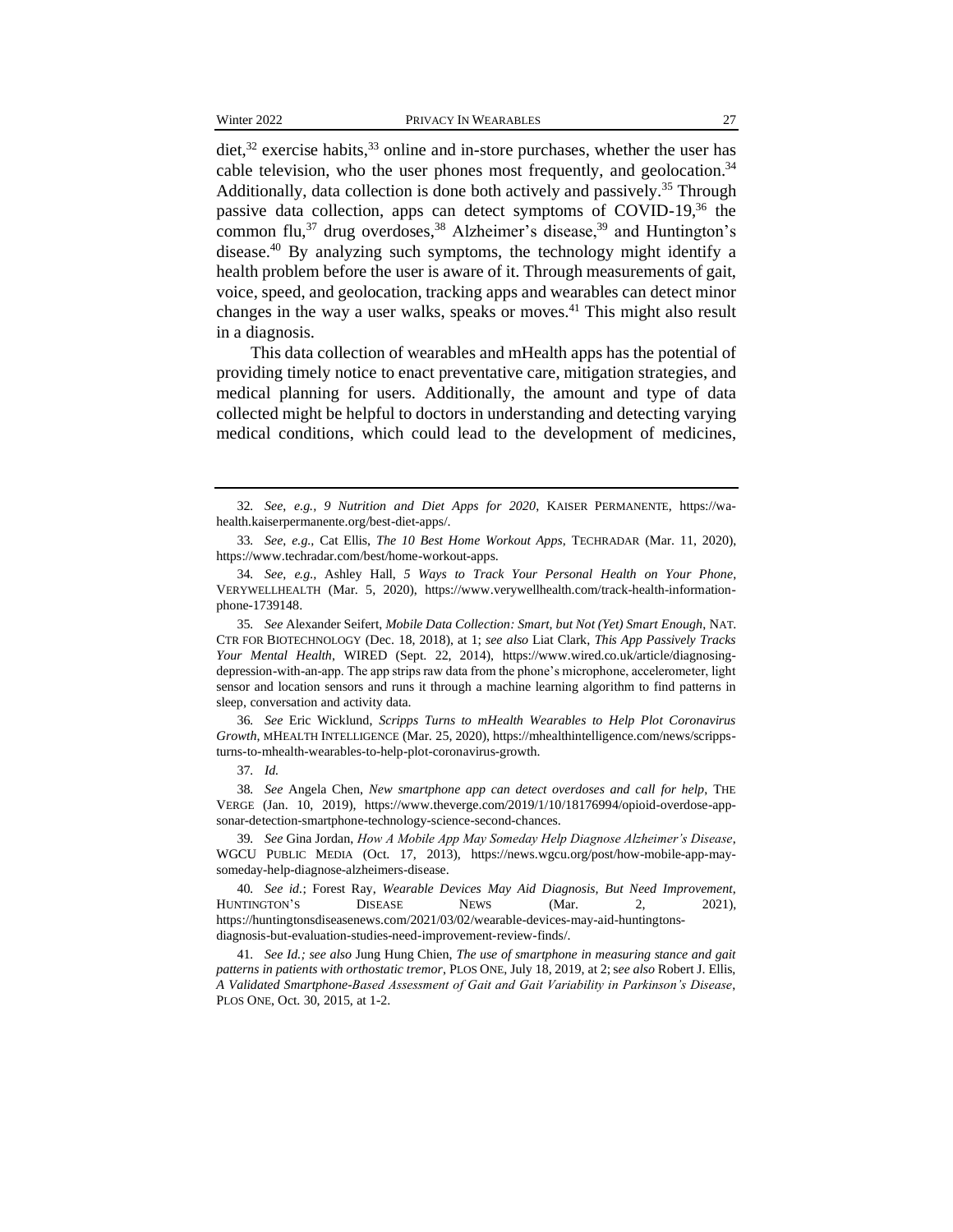preventive care, and pharmaceuticals.<sup>42</sup> However, despite mHealth apps' potential benefits, the use of these tools has been limited, as most people stop using them after a short period of time.<sup>43</sup> Wearables, on the other hand, are not as easily discarded because they serve a particular valued function, *e.g.*, telling time or listening to music. Unlike phone apps, the continued use of smartwatches, ear pods, wristbands, and smart clothes may withstand the pitfalls of apps, which means their data collection would continue. However, it is not yet certain whether the potential benefits of wearables will result in better health outcomes for their users.

Nevertheless, potential health benefits of wearables need to be balanced against privacy concerns. Existing data-collection efforts by private parties such as data brokers and aggregators, search engines, and social media giants far exceed anything that Congress has attempted to regulate in consumerprotection statutes such as the Fair Credit Reporting Act (FCRA) or other consumer-protection statutes.<sup>44</sup> Because of the lack of legislation and regulation regarding wearable-generated health data, companies sell this information to data aggregators and brokers with impunity.<sup>45</sup> The sharing of this sensitive, medical information can lead to higher insurance rates or job discrimination. <sup>46</sup> Dr. Jesse M. Ehrenfeld, chair of the American Medical Association board, stated, "patients simply may not realize that their genetic, reproductive health, substance abuse disorder, [and] mental health information can be used in ways that could ultimately limit their access to health insurance, life insurance, or even be disclosed to their employer.... Patient privacy can't be retrieved once it's lost."<sup>47</sup>

Companies have long processed consumer data in order to deliver targeted ads—and thereby intruded on consumer privacy. To illustrate how this personal information eerily impacted one unsuspecting father, one needs only look so far as a Target located in Minneapolis. After receiving a Target ad, a father angrily stormed into a Target. He demanded to know from the manager why his daughter, who was still in high school, was receiving ads for maternity clothing and nursery furniture – it turned out that his daughter

<sup>42</sup>*. See* Ellis, *supra* at 2*.*

<sup>43</sup>*. See* Gunther Eysenbach, *The Continued Use of Mobile Health Apps: Insights From a Longitudinal Study*, JMIR MHEALTH UHEALTH, Aug. 2019, at 1.

<sup>44.</sup> Andrus, *supra* note 23.

<sup>45.</sup> Natasha Singer, *When Apps Get Your Medical Data, Your Privacy May Go With It*, N.Y. TIMES (Sept. 3, 2019), https://www.nytimes.com/2019/09/03/technology/smartphone-medicalrecords.html.

<sup>46</sup>*. Id.*

<sup>47</sup>*. Id.*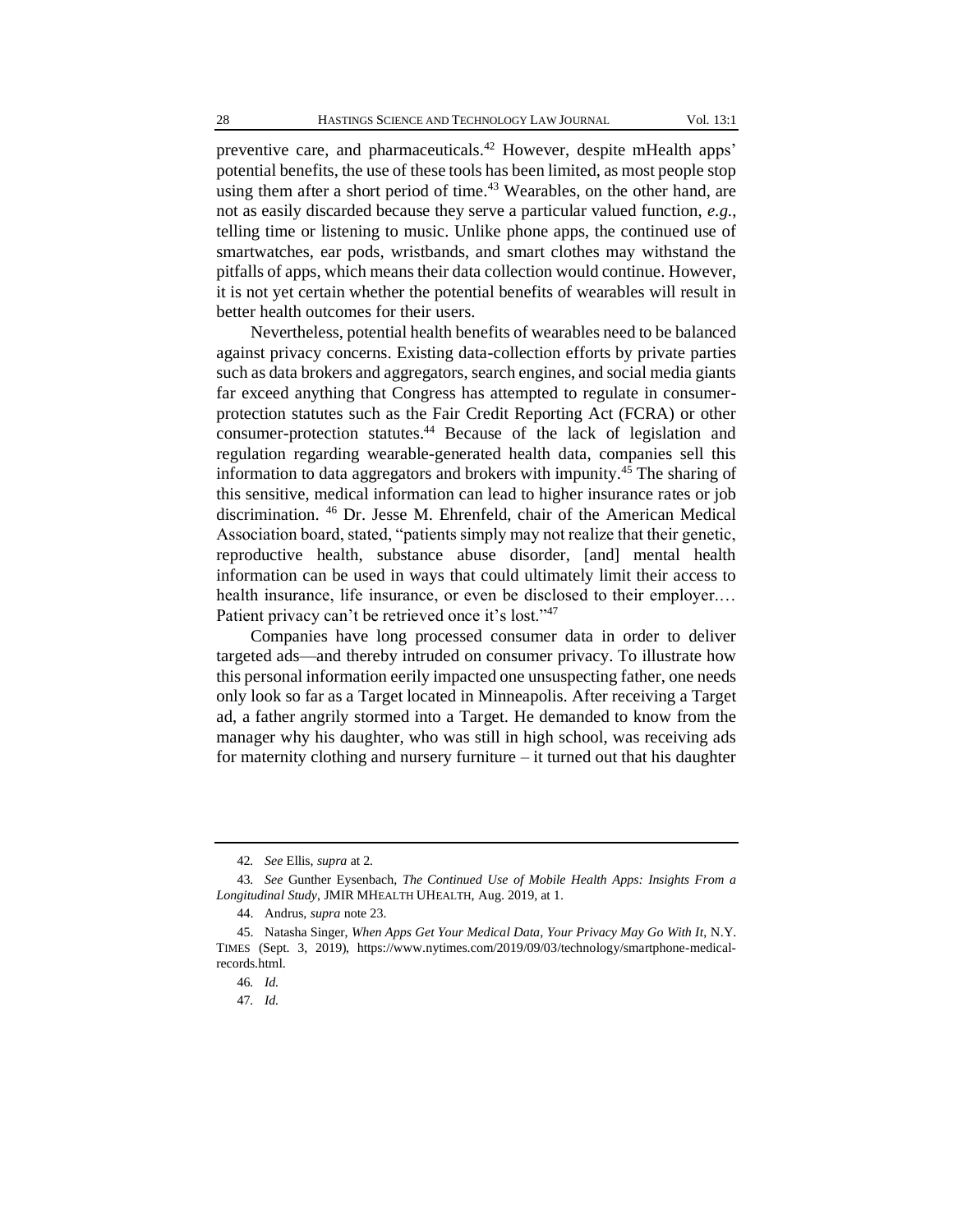was in fact pregnant.<sup>48</sup> Target created an algorithm that used items purchased to predict when a consumer was pregnant, including an accurate prediction of their due date.<sup>49</sup> In this instance, Target's algorithm analyzed women's purchases of a combination of unscented lotion, cotton balls, and mineral supplements.<sup>50</sup> The combination of behaviors may go overlooked to a user, but could be gold for a company because it provides them with data to deliver a precisely timed advertisement that can change someone's shopping patterns at a pivotal moment, potentially resulting in changed shopping behavior for years.<sup>51</sup>

The privacy risks are heightened with health data. A patient who uses a health app or wearable might be unaware of their symptoms, or the diagnosis based on those symptoms. The device, however, can document the symptoms, or even make a diagnosis, and then transmit all that information to a third party. Unsurprisingly, the value of medical information on the black market is fifty times that of credit card information.<sup>52</sup>

The context of how wearables and apps collect sensitive health information is also important. Traditionally, disclosure of medical information from a client to a doctor occurred in the privacy of her office. The client had control over what symptoms or information they chose to disclose. As for doctors, there are substantial regulations that they must adhere to. First, doctors swear to an ethical standard when they make the Hippocratic oath.<sup>53</sup> There is a doctor-patient confidentiality relationship that a doctor is bound to uphold through both common law and state statutes.<sup>54</sup> Additionally, doctors are bound by common law doctrines of privacy,

by-stealing-your-health-data-are-you-protected/2015/11/09/e1f126f6-5181-11e5-933e-

7d06c647a395\_story.html?utm\_term=.ccf13bc3b1c3.

<sup>48.</sup> Kashmir Hill, *How Target Figured Out a Teen Girl Was Pregnant Before Her Father Did*, FORBES (Feb. 16, 2012), https://www.forbes.com/sites/kashmirhill/2012/02/16/how-targetfigured-out-a-teen-girl-was-pregnant-before-her-father-did/#45d8b7896668.

<sup>49</sup>*. Id.*

<sup>50</sup>*. Id.* 

<sup>51.</sup> Charles Duhigg, *How Companies Learn Your Secrets*, N.Y. TIMES MAG. (Feb. 16, 2012), https://www.nytimes.com/2012/02/19/magazine/shopping-habits.html.

<sup>52</sup>*. See* Consumer Reports, *Hackers Can Profit Greatly by Stealing Your Health Data. Are You Protected?*, WASH. POST (Nov. 9, 2015), https://www.washingtonpost.com/national/healthscience/hackers-can-profitgreatly-

<sup>53.</sup> *The Hippocratic Oath*, INDIAN J. OF MED. ETHICS (Aug. 1, 1993), https://ijme.in/articles/the-hippocratic-oath/?galley=html.

<sup>54</sup>*. Doctor Patient Confidentiality*, USLEGAL, https://healthcare.uslegal.com/doctor-patientconfidentiality/.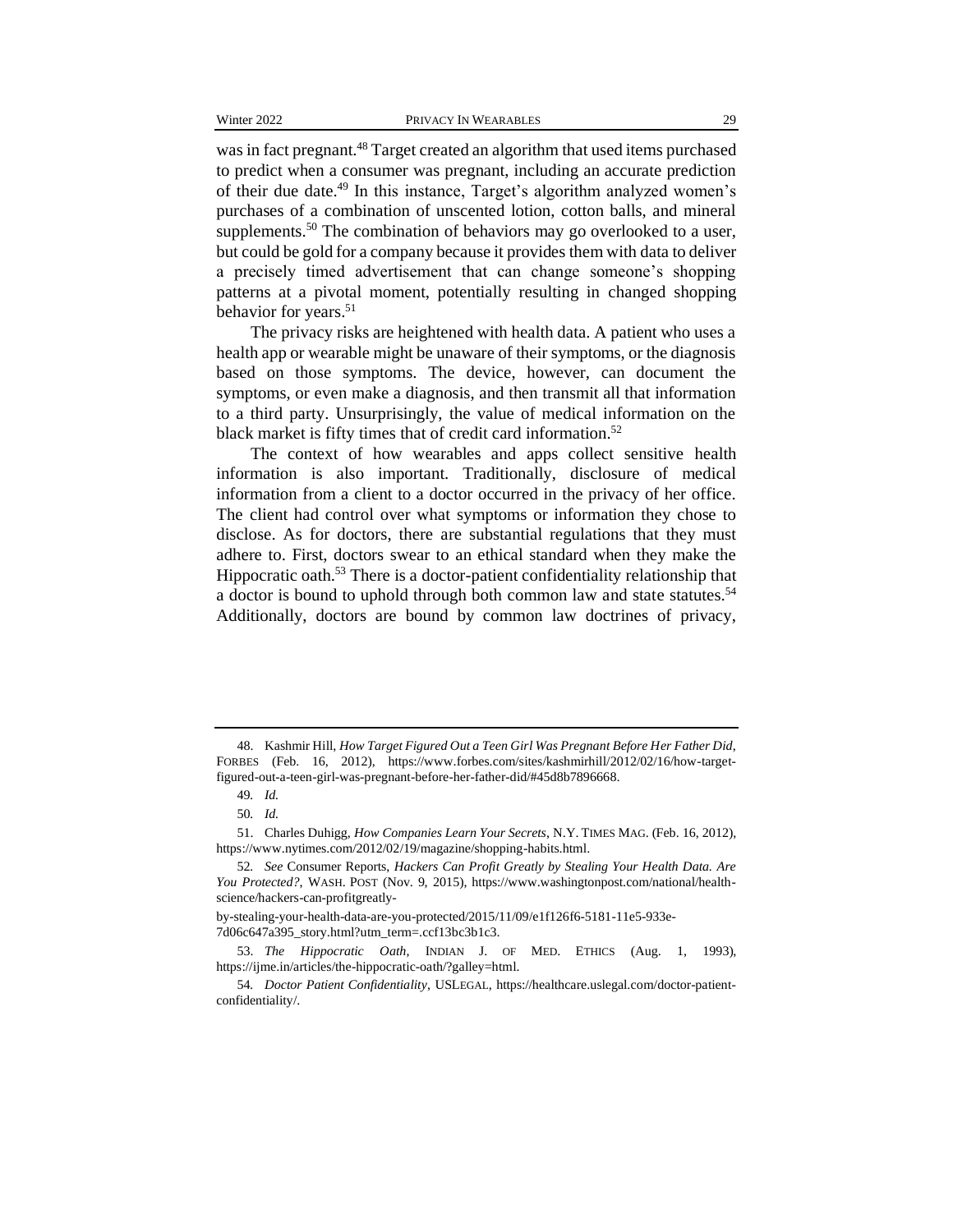fiduciary duty,<sup>55</sup> contract, negligence,<sup>56</sup> and warranty.<sup>57</sup> Thus, if a doctor violates patient privacy, they can be fined, penalized, or held civilly liable. These safeguards engender trust, which is essential for prevention, diagnosis, and treatment. These safeguards are not present with wearables, which are made by companies not covered by doctor-patient privacy rules.

#### **Part II: Sectoral Privacy Laws in the United States**

#### **A. Health Insurance Portability and Accountability Act**

When dealing with medical information, the Health Insurance Portability and Accountability Act (HIPAA) is the first piece of federal legislation to consider. The Act's focus is on the health industry. In 1996, Congress enacted HIPAA to safeguard health information while also encouraging doctors to move to electronic files.<sup>58</sup> Further, HIPAA's purpose is to improve the Federal Medicare and Medicaid programs as well as the efficiency and effectiveness of the health information system through the establishment of standards and requirements.<sup>59</sup>

These standards include notice, protecting personal health information (PHI), and proper release of PHI.<sup>60</sup> PHI includes any individually identifiable information maintained or transmitted by a "covered entity" or a "business associate" that relates to an individual's physical or mental health or the provisions of or payment for healthcare.<sup>61</sup> HIPAA defines a "covered entity" as healthcare providers, health plans, or healthcare clearing houses who *electronically* transmit any health information in connection with a transaction covered by HIPAA.<sup>62</sup> A covered entity must comply with HIPAA Rule requirements. A "business associate" is defined as a person or entity that creates, receives, maintains, or transmits PHI on behalf of a covered

<sup>55.</sup> Jeff Brown, *Doctors owe their patients some fiduciary responsibility*, KEVINMD.COM (Jan. 7, 2010), https://www.kevinmd.com/blog/2010/01/doctors-owe-patients-fiduciaryresponsibility.html.

<sup>56.</sup> Frank C. Spencer, *The Medical Malpractice Crisis*, ETHICS J. OF THE AM. MED. ASS'N Vol. 7, No. 4 (April 2004), available at https://journalofethics.ama-assn.org/article/malpracticecrisis/2005-04.

<sup>57</sup>*. Duty of physician—Basis of duty—Warranty*, 3 Modern Tort Law: Liability and Litigation § 24:17 (2d ed.).

<sup>58</sup>*. See generally* Shaun G. Jamison, *Creating A National Data Privacy Law for the United States*, 10 CYBARIS AN INTELL. PROP. L. REV. 1, 10 (2019).

<sup>59</sup>*. Yath v. Fairview Clinics, N.P.*, 767 N.W.2d 34, 49 (Minn. Ct. App. 2009).

<sup>60.</sup> Jamison, *supra* note 55.

<sup>61.</sup> 45 C.F.R. § 160.103 (2014). *See generally* Cristina M. Mares, *To Cover or Not to Cover? The Relationship Between the Apple Watch and the Health Insurance Portability and Accountability Act*, 18 DEPAUL J. HEALTH CARE L. 159, 162 (2016).

<sup>62</sup>*. See* 45 C.F.R. § 160.103 (defining "covered entity").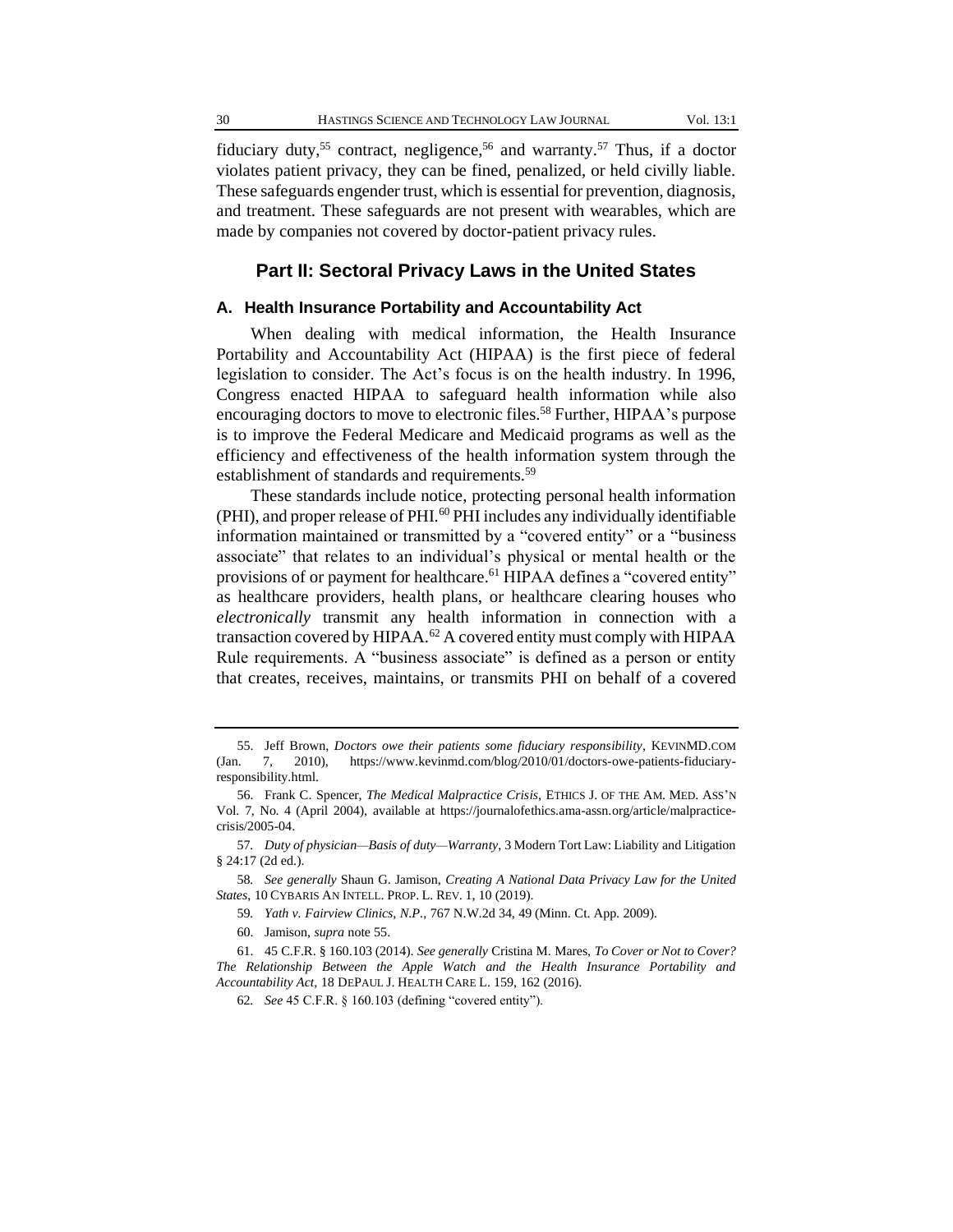entity.<sup>63</sup> A covered entity that engages a business associate must have a written contract that specifically establishes what the business associate has been engaged to do and requires the business associate's compliance with HIPAA.<sup>64</sup>

Generally, a company that develops, sells, or manufactures an mHealth app or wearable does not qualify as a HIPAA-covered entity. Such a company typically is not a medical provider, health plan, or health clearinghouse. Nor are they considered business associates because they do not communicate information to a covered entity.<sup>65</sup>

Nonetheless, some aspects of mHealth apps and wearables may require HIPAA compliance. For example, every iPhone comes with particular apps pre-installed, including Health and MyChart.<sup>66</sup> The Health app is a fitness tracker that counts steps and measures walking and running distances. When paired with an Apple Watch, this app automatically tracks activity data.<sup>67</sup> MyChart provides fast, secure access to a users' medical records, the ability to send private messages to physicians and other health providers, to see upcoming and past appointments, to view and pay medical bills, to get lab results, and to pull health-related data from personal devices right into MyChart.<sup>68</sup> The federal government is working to complete rules to require health providers to send medical information to third-party apps, like MyChart, after a patient has authorized the data exchange.<sup>69</sup> HIPAA would potentially apply to MyChart if it communicates PHI to a health service

67. User Directions, *Use the Health app on your iPhone or iPod touch*, APPLE (Feb. 1, 2021), https://support.apple.com/en-us/HT203037.

<sup>63</sup>*. See* 45 C.F.R. § 160.103 (declaring the meaning of "business associate").

<sup>64</sup>*. See* Mares, *supra* note 59 (describing the scope of data collection for a "business associate").

<sup>65.</sup> Kellog, *supra* note 6 at 2; *see also* Mark D. Rasch, *Privacy and Security in the Internet-Connected World of Precision Medicine*, ABA SCITECH LAW., Fall 2018, at 18, 21; *but see* Fred Donovan, *How Does HIPAA Apply to Wearable Health Technology*, HEALTHITSECURITY (July 24, 2018), https://healthitsecurity.com/news/how-does-hipaa-apply-to-wearable-healthtechnology.

<sup>66.</sup> Erik Lorenzsonn, *Apple steps into Epic Systems' arena with medical records iPhone*, CAP. TIMES (Jan. 27, 2018), https://madison.com/ct/business/technology/apple-steps-into-epic-systemsarena-with-medical-records-iphone/article\_3875e65b-2cb1-5ceb-9e6d-601fa66af77b.html.

<sup>68.</sup> Apple, *MyChart*, App Store Preview, https://apps.apple.com/us/app/mychart/id382952264#?platform=appleWatch (last visited Apr. 19, 2020).

<sup>69.</sup> Singer, *supra* note 42. ("The regulations are part of a government effort to push health providers to use and share electronic health records. Regulators have long hoped that centralizing medical data online would let doctors get a fuller, more accurate picture of patient health and help people make more informed medical choices, with the promise of better health outcomes. Dr. Rucker, of the federal health department's national coordinator for health information technology, said it was self-serving for physicians and hospitals, which may benefit financially from keeping patients and their data captive, to play up privacy concerns.").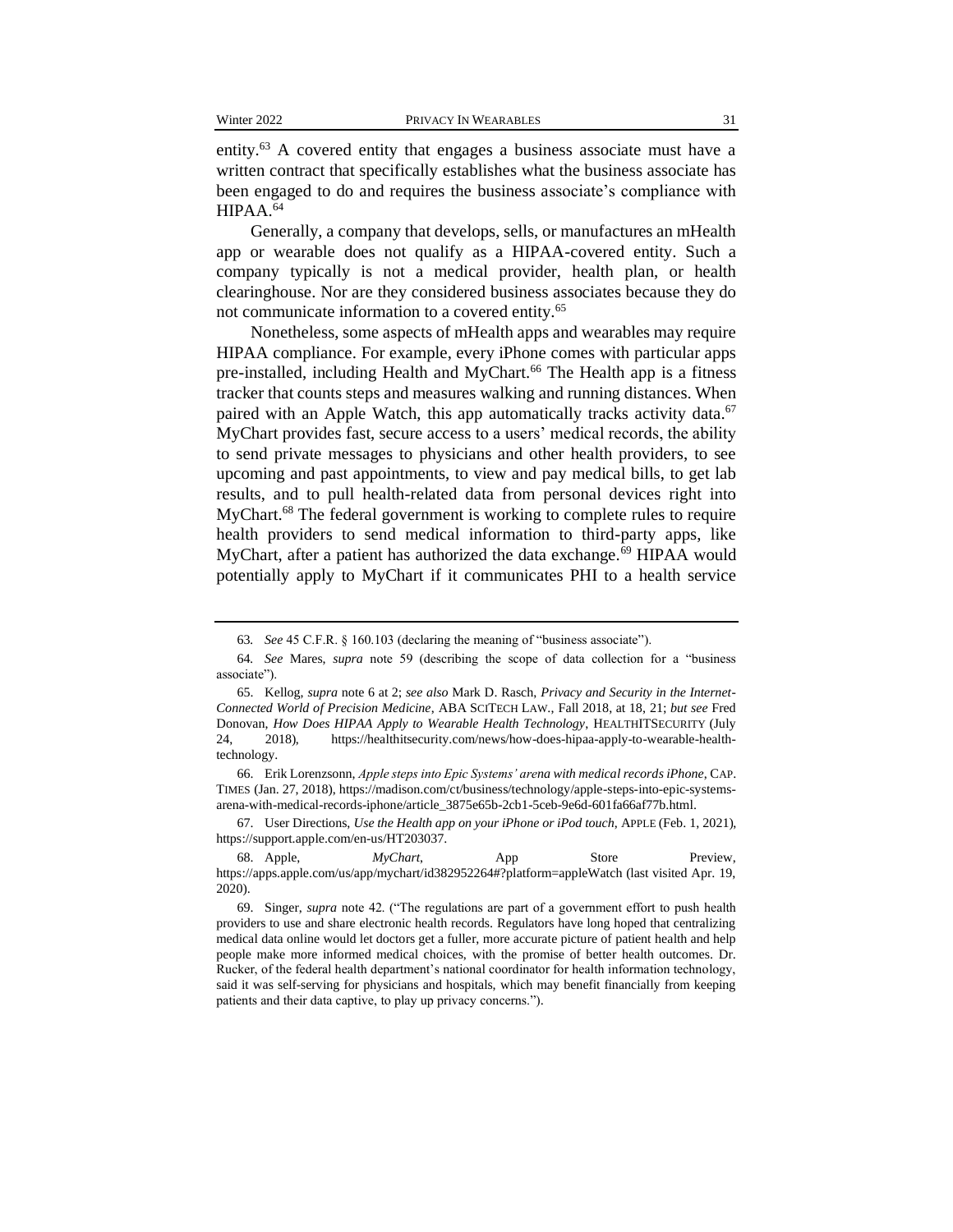provider. On the other hand, if the PHI remains on the phone or is communicated to a party other than a service provider, the data is not protected by HIPAA.

For another example of how HIPAA might apply to mHealth, consider the 2017 agreement between the National Football League Players Association (NFLPA) and Whoop, a wearable-technology company.<sup>70</sup> An officially licensed NFLPA wearable is provided to each NFL player with the goal of studying the effects of travel, sleep, scheduling, and injuries on players' recovery.<sup>71</sup> The goal is to provide players, trainers, and coaches with a detailed analysis of a player's body preparedness, while ensuring each player owns and controls his data.<sup>72</sup> With the data collected, trainers and coaches can customize a player's training.

With such a large amount of sensitive data of high-profile individuals, does HIPAA apply? Well, each club is required to have board-certified medical personnel, which are required to comply with local, state, and federal law.<sup>73</sup> Thus, each football team likely qualifies as a covered entity. The information collected from the wearable did not stay on the device, but rather was transmitted to the trainers, doctors, and coaches, which is essentially the team, a covered entity. Therefore, HIPAA likely applies. If, however, the information remained on the device, it would not be communicated to a covered entity and would not be protected by HIPAA. As to Whoop, it would be considered a business associate of each team, so the information it collects would also be covered by HIPAA. Further, even if the information were not protected by HIPAA, Whoop entered into a contractual agreement with the players wherein each player owns their information.

However, the average consumer of wearables is not an NFL player with a team of doctors that triggers HIPAA, or is not engaged contractual relationship that provides ownership of data. Regarding the NFLPA, Whoop was likely incentivized to provide these significant protections to gain publicity in order to increase sales and profit. The protections afforded to NFLPA vary drastically from the terms for ordinary users.<sup>74</sup> Thus, although

<sup>70.</sup> Terence M. Durkin, *Health Data Privacy and Security in the Age of Wearable Tech: Privacy and Security Concerns for the NFLPA and Whoop*, 19 J. HIGH TECH. L. 279, 281 (2019).

<sup>71</sup>*. Id.*

<sup>72</sup>*. Id.* at 282.

<sup>73</sup>*. Id.* at 297.

<sup>74</sup>*. Terms of Use*, WHOOP, https://healthitsecurity.com/news/how-does-hipaa-apply-towearable-health-technology (last visited May 5, 2020) (Whoops' term of use state: "By submitting the User Content to us, you hereby grant us a perpetual, worldwide, non-exclusive, royalty-free, sublicenseable and transferable license to edit, modify, truncate, aggregate, use, reproduce, distribute, prepare derivative works of, modify, display, perform, publish and otherwise commercially exploit all or any portion of the User Content in connection with our provision of the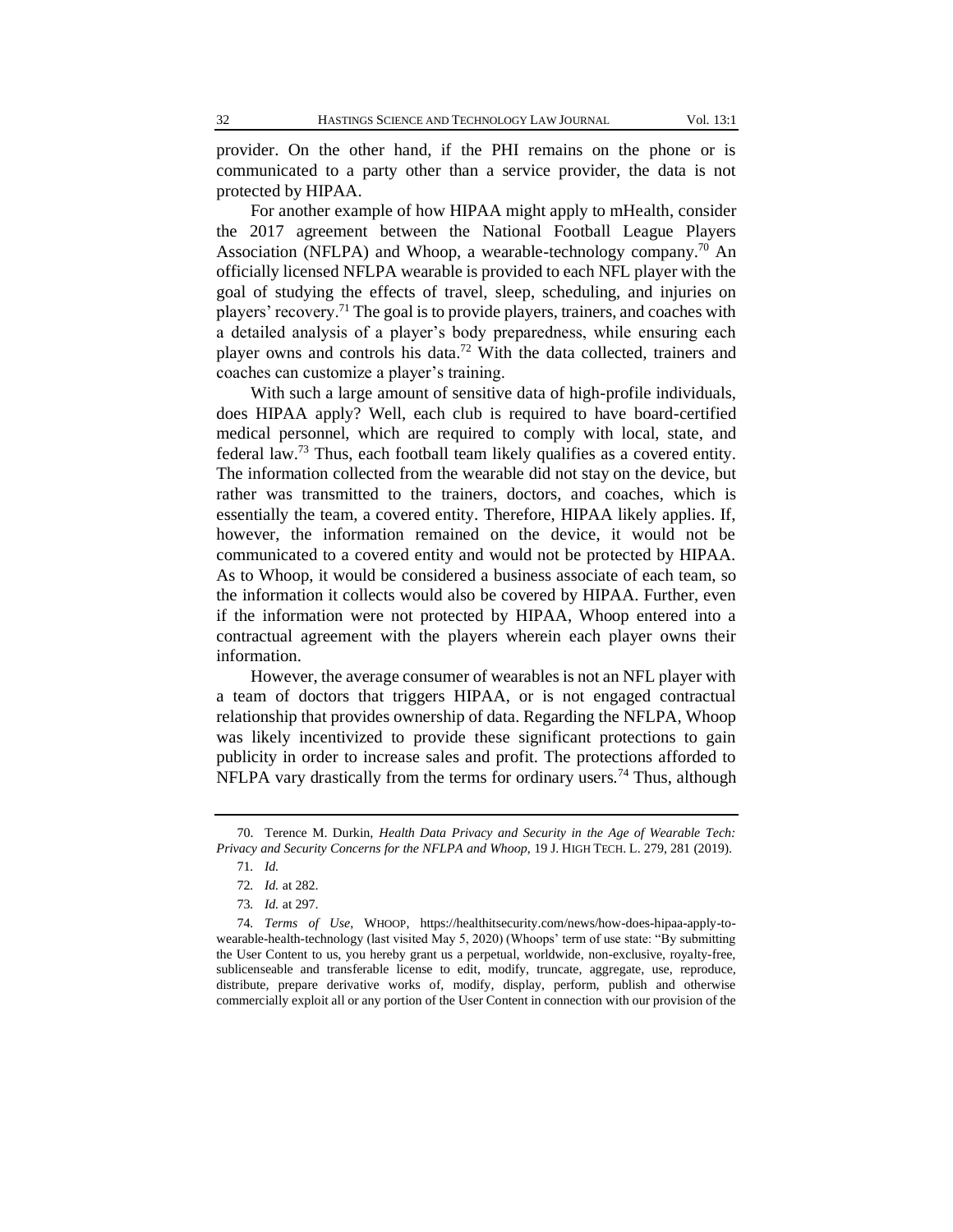Whoop is capable of providing significant protections to all users, as they did with the NFLPA, they generally do not.

To implement HIPAA, the Department of Health and Human Services (HHS) issued regulations regarding the protection of PHI, known as the "Privacy Rule."<sup>75</sup> In 2009, the Health Information Technology for Economic and Clinical Health Act (HITECH) expanded HIPAA protections. For example, it requires covered entities to notify clients regarding breaches of unsecured information and make certain HIPAA privacy requirements applicable to business associates.<sup>76</sup> Like HIPAA itself, the Privacy Rule extends only to covered entities and business associates.<sup>77</sup>

Additionally, HHS issued the "Security Rule" to protect the confidentiality, integrity, and availability of PHI when it is stored, maintained, or transmitted.<sup>78</sup> The Security Rule requires that covered entities protect against any reasonably anticipated threats or hazards to the security or integrity of the PHI. It also provides that certain uses or disclosures of PHI are not permitted or required.<sup>79</sup> Covered entities are liable for improperly disclosed PHI pursuant to HIPAA, whether disclosure was intentional or merely negligent.<sup>80</sup> The Privacy Rule and Security Rule work hand-in-hand in the event of a security breach.

The consequences of a security breach or hack of a wearable can be devastating to a user since medical, geolocation, and other information may be stored on the device. However, because most wearables are not currently covered by HIPAA, the Security Rule and Privacy Rule do not apply. Wearables have significant security vulnerabilities. For example, wearables connect to a phone via Bluetooth, and Bluetooth connectivity provides an avenue for a hacker to infiltrate. Security researcher Axelle Apvrille claims she was able to hack a Fitbit bracelet in 10 seconds from 15 feet away.<sup>81</sup> Yet,

Services and our (and our successors') business, including without limitation for promoting and redistributing part or all of the Services (and derivative works thereof) in any media formats and through any media channels and sharing the User Content with social media platforms (i.e., posting User Content to Twitter or Facebook if enabled in your Account's sharing settings) with our business partners and licensees for informational and analytical purposes. If your use of the Services is on behalf of or managed by a coach, team, organizing body or other entity you are affiliated with ("Managing Entity"), your User Content may also be shared with that team or other organization as more fully described in our Privacy Policy." With these terms, Whoop essentially acquires complete ownership of the users data.).

<sup>75.</sup> HIPAA Privacy Rule, Practical Law Practice Note 4-501-7220 (1996).

<sup>76</sup>*. Id.*

<sup>77</sup>*. Id.*

<sup>78.</sup> HIPAA Security Rule, Practical Law Practice Note 5-502-1269 (1996).

<sup>79</sup>*. Id.*

<sup>80</sup>*. Id.*

<sup>81.</sup> Alexandra Burlacu, *Experts Warn It Just Takes 10 Seconds to Hack Fitbit Fitness Trackers: Here's Fitbit's Response*, TECH TIMES (Oct. 24, 2015),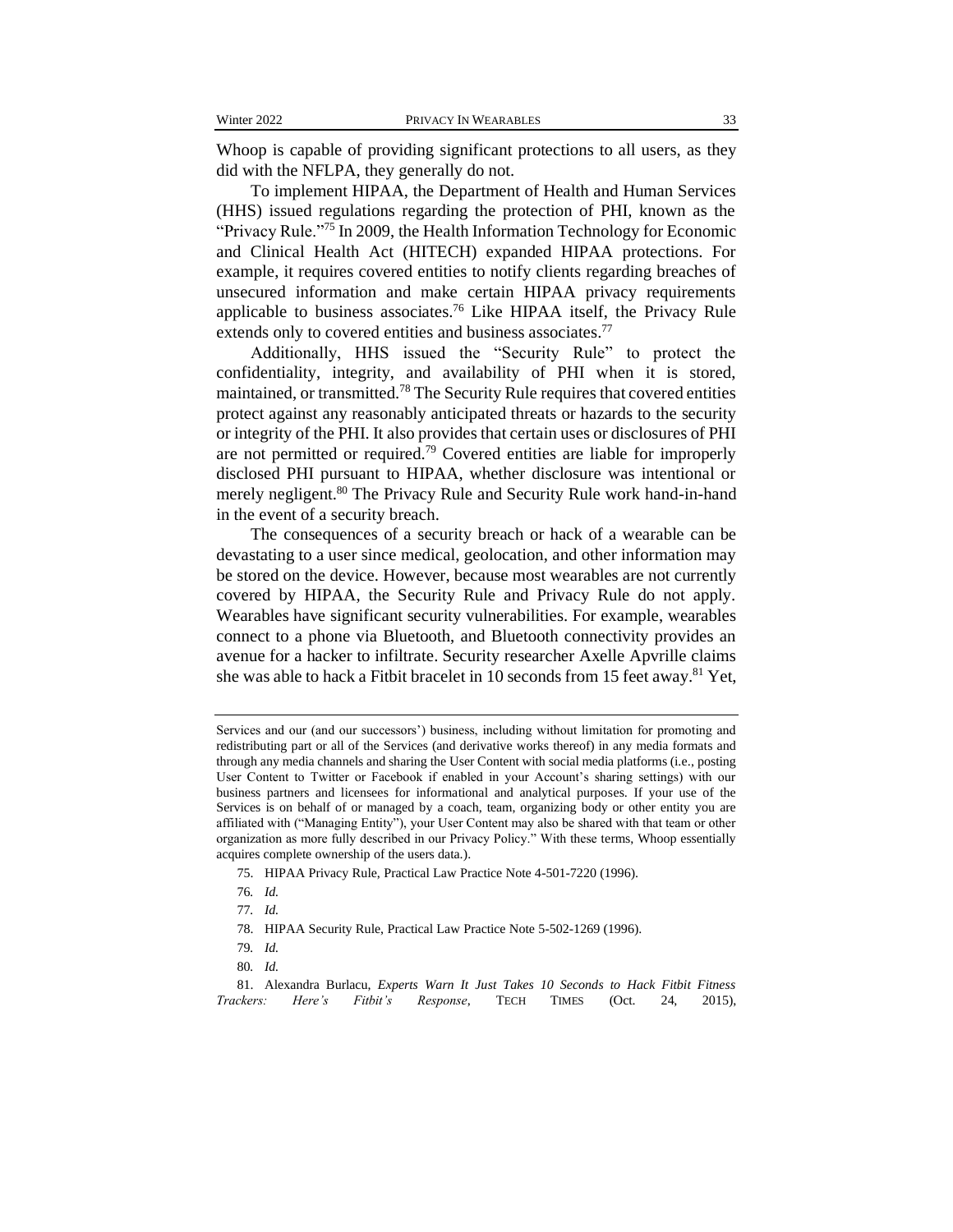HIPAA does not apply to a wearable breach unless there is some connection or transmission to a covered entity.

Ultimately, with minor exceptions, HIPAA does not cover wearables. Wearables are capable of gathering a vast amount of sensitive health information that can jeopardize the future of a consumer once the information is sold or shared with a third-party that is not a covered entity or business associate.

#### **B. Children's Online Privacy Protection Act**

In 1998, Congress enacted the Children's Online Privacy Protection Act (COPPA). This act stems from the public policy of protecting children because they are a vulnerable population.<sup>82</sup> COPPA requires parental consent before certain types of information is collected about their children, while completely barring collection of other types of information.<sup>83</sup>

Under COPPA, any website either directed at children (under 13 years of age) or knowingly collecting personal information from such children must: (1) "provide notice on the website of what information is collected from children by the operator, how the operator uses such information, and the operator's disclosure practices for such information"; and (2) "obtain verifiable parental consent for the collection, use, or disclosure of personal information from children."<sup>84</sup> Additionally, at a parent's request, a website must describe what type of personal information was collected from that parent's child, give that parent the opportunity to bar the website's further use of the information collected, and give the parent access to the information.<sup>85</sup> Companies also may not require a child to submit more information than is reasonably necessary.<sup>86</sup> In 2019, the FTC and YouTube reached a \$170 million settlement for alleged COPPA violations.<sup>87</sup> The FTC

- 83. HIPAA Privacy Rule, *supra* note 74; *see also* Jamison, *supra* note 57, at 8.
- 84. 15 U.S.C. § 6502(b)(1)(A)(i)–(ii)(1998).
- 85*. Id*.

86. 15 U.S.C. § 6502(b)(1)(C); s*ee also Yelp, TinyCo Settle FTC Charges Their Apps Improperly Collected Children's Personal Information,* FTC (Sept. 17, 2014) https://www.ftc.gov/news-events/press-releases/2014/09/yelp-tinyco-settle-ftc-charges-theirapps-improperly-collected (Tinyco, a games developer, failed to comply with COPAA requirements by requiring children to provide an email address for extra game points. In another case, Yelp was aware that children were using its app and website, resulting in Yelp adopting an age gate for access. Yelp, however, implemented the age gate incorrectly).

87. *Google and YouTube Will Pay Record \$170 Million for Alleged Violations of Children's Privacy Law*, FTC (Sept. 4, 2019), https://www.ftc.gov/news-events/press-

http://www.techtimes.com/articles/98427/20151024/experts-warn-it-just-takes-10-seconds-tohackfitbit-fitness-trackers-heres-fitbits-response.htm.

<sup>82</sup>*. See Complying with COPPA: Frequently Asked Questions*, FTC (Mar. 20, 2015), https://www.ftc.gov/tips-advice/business-center/guidance/complying-coppa-frequently-askedquestions#General%20Questions.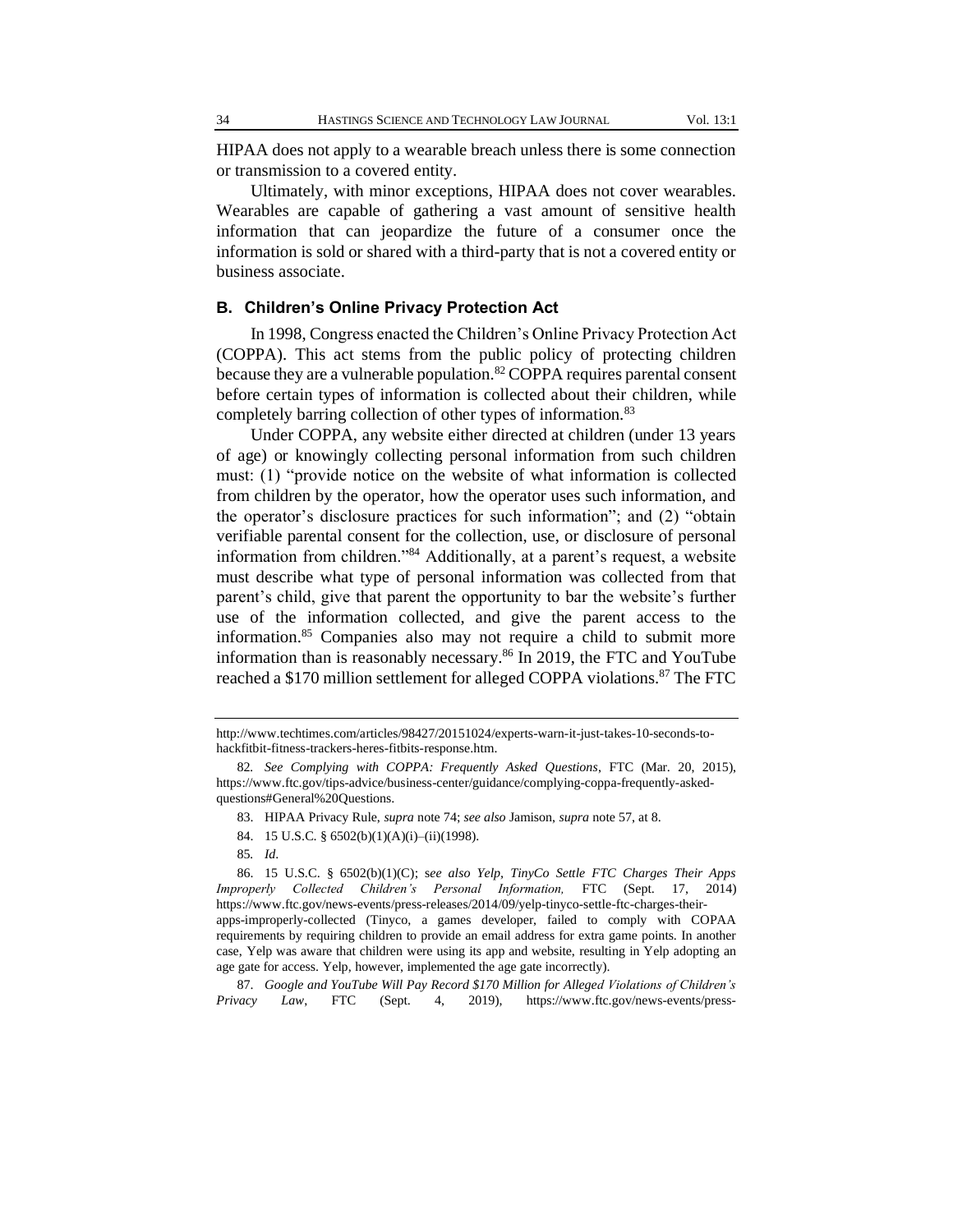and New York Attorney General had alleged YouTube used cookies on viewers of child-directed channels, without first notifying parents and obtaining consent.<sup>88</sup> The COPPA Rule addresses persistent identifiers like cookies that track a user's internet browsing habits for targeted advertising.<sup>89</sup>

With the popularity of wearables and the trajectory of market expansion,  $90$  the wearables market may increasingly cater to a younger audience. Children's wearables currently include GPS trackers, baby monitors, fitness trackers,<sup>91</sup> smart rings, watches, and bracelets.<sup>92</sup> In developing this technology, companies should give special attention to the privacy interests of children. Developers have an opportunity to consider privacy from the inception of the device and incorporate privacy solutions at the hardware level. Yet, many companies have foregone this opportunity.  $93$ 

Although COPPA requires parental consent, once this consent is obtained, the company can then use, store, or sell the information collected. Consent is often obtained through the all too familiar "clickwrap" agreement, which comes in the form of a contract or terms of use followed by with words "I accept" and a small checkbox. Courts generally find clickwrap agreements to be enforceable because they necessitate an active role by the user.  $94$ However, the privacy policies that companies provide to parents are often lengthy, confusing, and tend to obfuscate and bury how data storage and collection actually operate.<sup>95</sup> This makes it exceptionally difficult for consumers to understand how features on a device, and the information collected therein, operate and relate to the privacy policy.<sup>96</sup> Studies show that 74% of adults skip privacy policies and simply agree to the terms without

releases/2019/09/google-youtube-will-pay-record-170-million-alleged-violations. (The settlement also requires YouTube develop, implement, and maintain a system that permits channel owners to identify their child-directed content so that YouTube can ensure it is complying with COPPA.)

<sup>88</sup>*. Id.*

<sup>89</sup>*. Id.*

<sup>90.</sup> Shirer, *supra* note 24.

<sup>91.</sup> Fitbit, *Ace 2*, FIBTBIT STORE, https://www.fitbit.com/us/products/trackers/ace2 (last visited Apr. 20, 2020).

<sup>92.</sup> Safety Team, *Safety.com's Top 10 Wearables for Kids*, SAFETY.COM (Mar. 9, 2020), https://www.safety.com/best-wearables/ (last visited Apr. 29, 2020).

<sup>93.</sup> Husain Sumra, *Kids smartwatch makers are in trouble for collecting data without permission*, WAREABLE (Apr. 30, 2018), https://www.wareable.com/smartwatches/gator-tinitellftc-warning-kids-data-2018.

<sup>94.</sup> Berkson v. Gogo LLC, 97 F. Supp. 3d 359, 397 (E.D.N.Y. 2015).

<sup>95.</sup> James Gilmore, *Securing the Kids: Geofencing and Child Wearables*, 26 CONVERGENCE INT. J. OF RSCH. INTO NEW MEDIA TECH. 1333, 1340-41 (2019).

<sup>96</sup>*. Id.*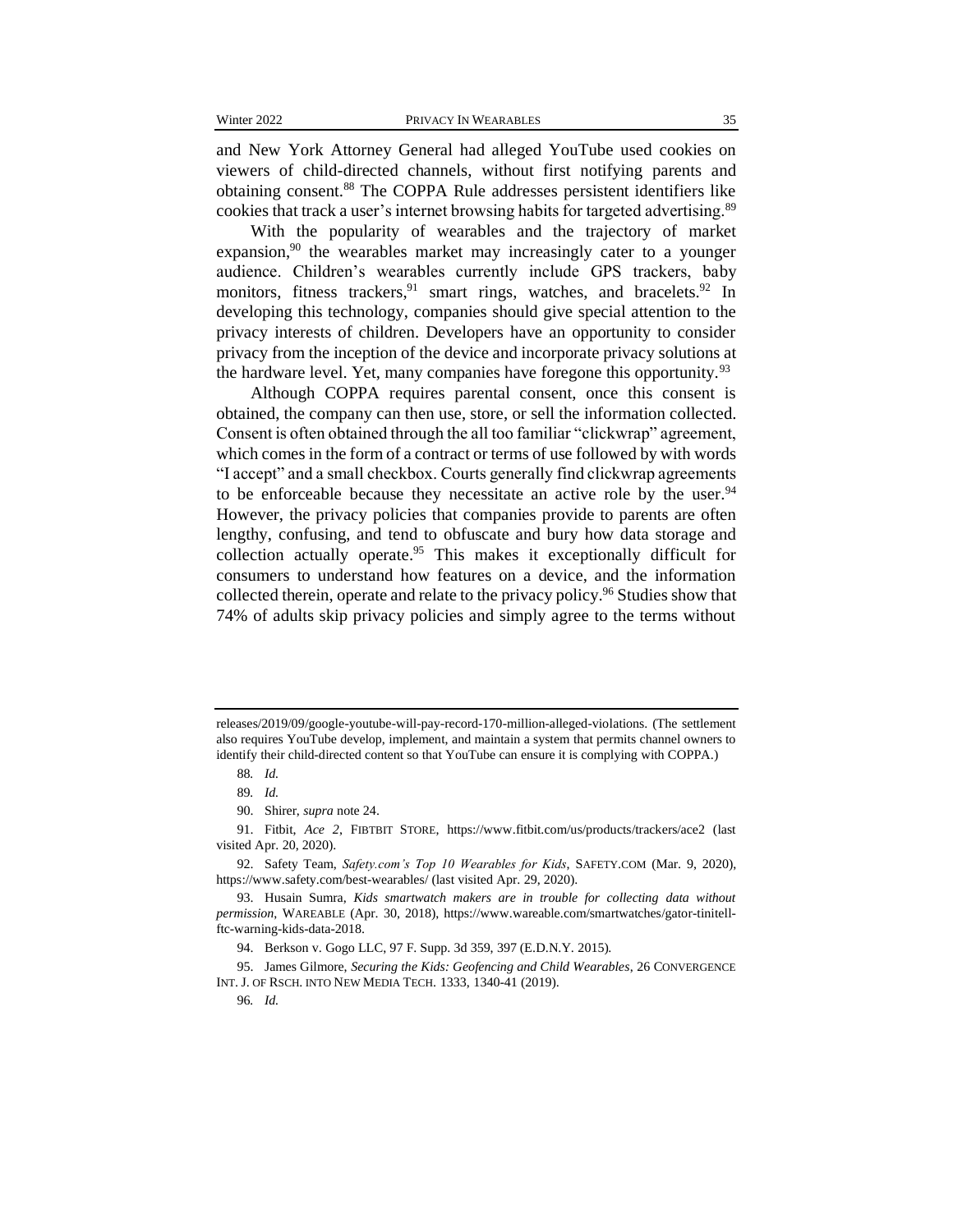reading them.<sup>97</sup> For example, Jiobit, a children's GPS device, stresses that geolocation data is never shared for marketing purposes, but then states in their privacy policy that personal information could be shared with "'third parties who may contact you about our products and services that may be of interest to you, as well as incorporating interest-based ads . . . presented to you based on your browsing behavior in order to provide you with ads more tailored to your interest."<sup>98</sup>

Thus, with parental consent, children's data can be used for marketing purposes, and even sold. Nevertheless, so-called "consent" to such processing of children's mHealth data will often not be genuine consent. The terms of use agreements incorporate complicated privacy policies that parents often click through without actually understanding. Because terms of use agreements bury important terms within clickwrap agreements, true informed consent is often not obtained. Courts are upholding these agreements because the user plays an active role in providing consent.<sup>99</sup> Consequently, a datafication of children is occurring despite COPPA. Additionally, because COPPA requires parental consent, children lack agency in the decision to assent to the terms of use of the wearable. The assumption is that parents are better positioned to make this decision, but this assumption is questionable with complex privacy policies and terms of use. The gap between the purpose of COPPA and reality can potentially be addressed by designing privacy features from inception or, at the least, draft plain English privacy policies that require more than checking a box.

#### **C. Stored Communications Act**

Congress enacted the Electronic Communications Privacy Act of 1986 (ECPA).<sup>100</sup> ECPA includes the Stored Communications Act (SCA).<sup>101</sup> The SCA is an important statutory protection of the privacy of digital communications and data.<sup>102</sup> It regulates two kinds of entities: "remote computing services" (RCS), which provide computer storage or processing services by means of an electronic communication system; and "electronic

<sup>97.</sup> Oeldorf-Hirsch et al., *Overwhelming, Important, Irrelevant: Terms of Service and Privacy Policy Reading Among Older Adults*, 2019 SMSociety '19: Proc. of the 10th Int'l Conf. on Soc. Media and Soc'y. 166, 169.

<sup>98.</sup> Gilmore, *supra* note 94, at 1341.

<sup>99</sup>*. Compare with* Nguyen v. Barnes & Noble Inc*.,* 763 F.3d 1171, 1178 (9th Cir. 2014). Courts have generally not enforced browsewrap agreements because users do not play an active role in providing consent.

<sup>100.</sup> Electronic Communications Privacy Act of 1986, Pub. L. No. 99-508, § 2510, 100 Stat. 1848 (amended 1986).

<sup>101</sup>*. Id.*

<sup>102</sup>*. See generally* Orin S. Kerr, *A User's Guide to the Stored Communications Act, and a Legislator's Guide to Amending It*, 72 GEO. WASH. L. REV. 1208 (2004).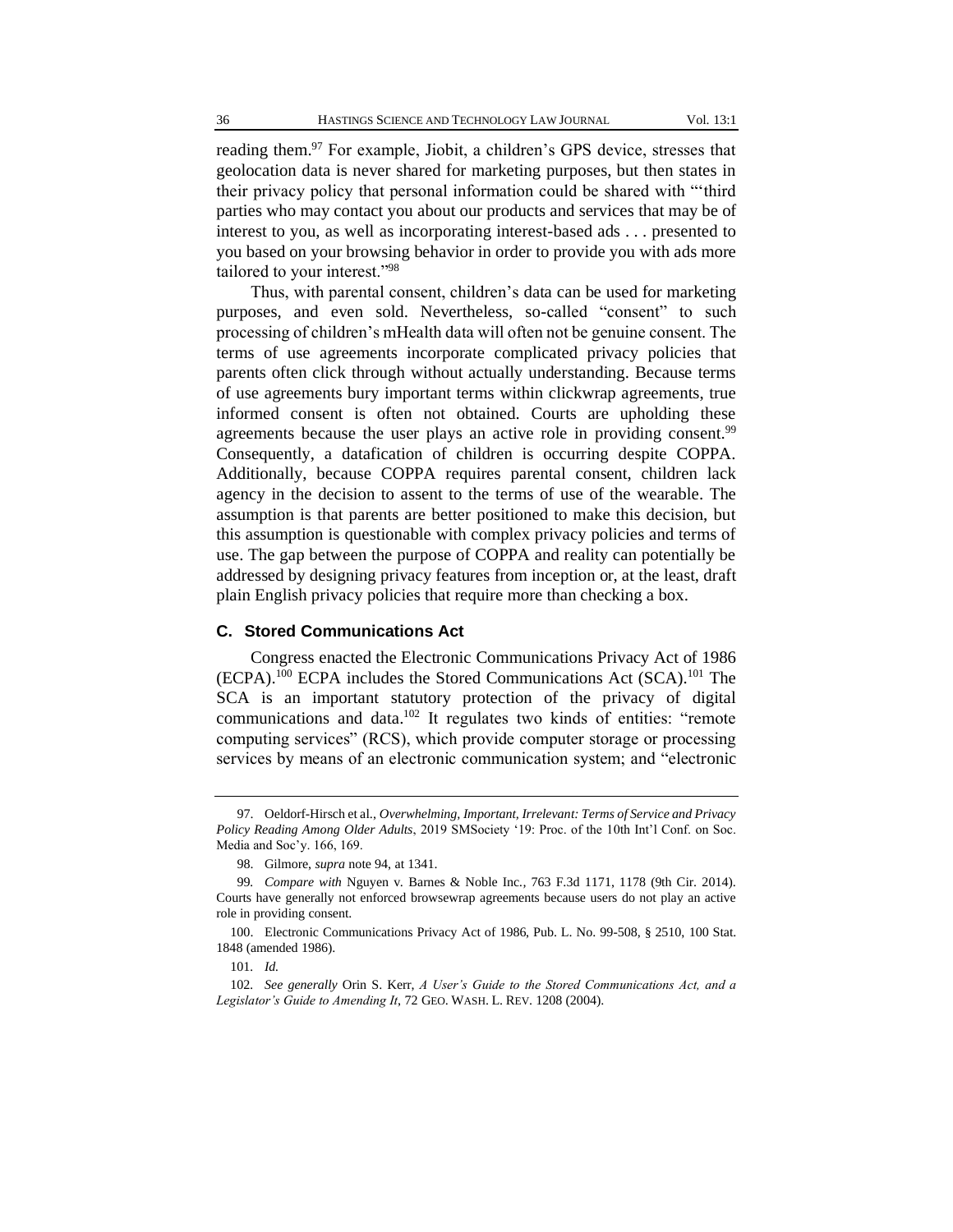communications services" (ECS), which provide the ability to send or receive wire or electronic communications.<sup>103</sup> The SCA limits when such entities can disclose two kinds of digital information: "contents," which are the substance or meaning of a communication; and "records," which are metadata, such as who wrote to whom and when.<sup>104</sup> The SCA limits disclosures of content to non-government entities, but does not limit disclosures of records to non-government entities.<sup>105</sup> The SCA requires a warrant for disclosure of content to government and requires a court order based on "reasonable grounds" of "relevance" to disclose records to the government.<sup>106</sup>

The SCA applies to consumer wearables if the health app at issue provides either an RCS or ECS.<sup>107</sup> Particularly of importance, the SCA restrictions only apply if the service is provided "to the public."<sup>108</sup> Services are provided "to the public" if they are generally available and not exclusive.<sup>109</sup> For example, social media is public because anyone can download it, whereas internal networks at a corporation are non-public because employment is required for access.

If the SCA applies to a wearable, the next question is whether the user's information is "content" or "records." If a person uses a wearable to send a text message, social media post, or email, that would probably be considered "content." On the other hand, if a wearable's sensors generated information about a user by monitoring their workout or geolocation, that would probably be considered "records." Most data collected from wearables would be considered records and not content.<sup>110</sup> Under the SCA, records can freely be transmitted to third parties, including data brokers, without the users' consent.<sup>111</sup> Congress could protect user privacy in the context of wearables by expanding the definition of "content" or increasing the protection of "records." However, even then, companies and developers could still disclose wearable-generated consumer data with a user's consent.<sup>112</sup> As with COPPA, this would require the ill-equipped user to interpret complicated

<sup>103.</sup> 18 U.S.C.A. § 2711(1)-(2); 18 U.S.C.A. § 2510(15).

<sup>104.</sup> 18 U.S.C.A. § 2702(a); 18 U.S.C.A. 2510(8).

<sup>105.</sup> 18 U.S.C.A. § 2702(a)(3).

<sup>106.</sup> 18 U.S.C.A, §§ 2702(a), (b)(2), and (c)(1); 18 U.S.C.A. §§ 2703(a), (b), (c)(1)(B), (d).

<sup>107.</sup> Durkin, *supra* note 67 at 3.

<sup>108.</sup> 18 U.S.C.A. § 2702(a). *See also* Kerr, *supra* note 155 at 1231.

<sup>109</sup>*. Id.* at 1226.

<sup>110.</sup> Durkin, *supra* note 67 at 3; *see also* Nayanika Challa, *Wary About Wearables: Potential for the Exploitation of Wearable Health Technology Through Employee Discrimination and Sales to Third Parties*, 10 No. 3 INTERSECT: THE STAN. J. OF SCI., TECH., AND SOC'Y (2017).

<sup>111.</sup> Kerr, *supra* note 102 at 1220-22.

<sup>112.</sup> 18 U.S.C.A. § 2702(b)(3) & (c)(2); *see also* Kerr, *infra* note 162 at 1221.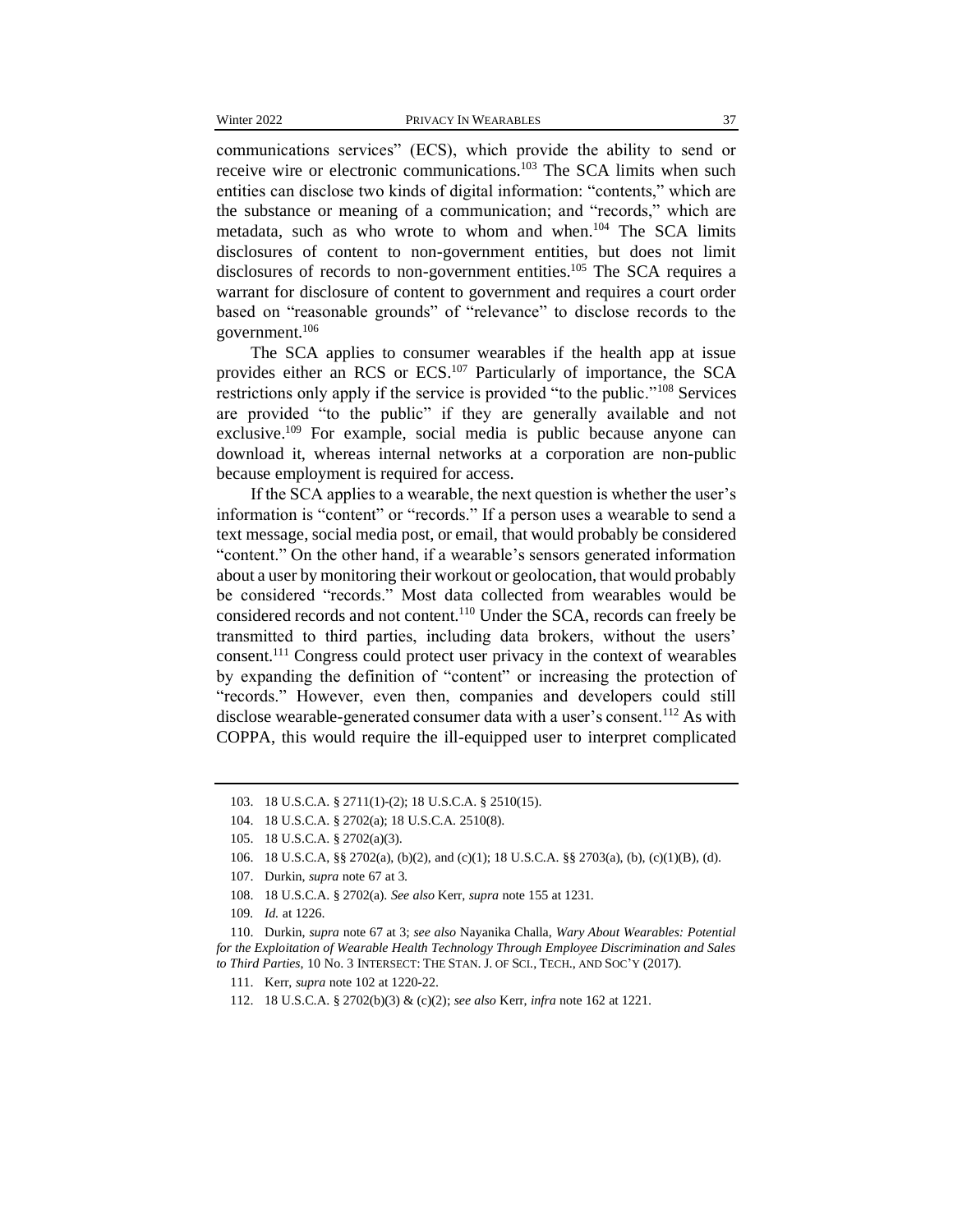policies with little choice or leverage. Because of the complexity and deliberate obfuscation of user agreements, such legal protection alone might not be effective.

#### **Part III: Administrative Regulation**

Two administrative agencies, the Federal Trade Commission and the Food and Drug Administration, have regulatory powers that relate to mHealth. Unfortunately, neither has provided significant privacy protection for users of wearable devices.

#### **A. Federal Trade Commission Act**

The Federal Trade Commission (FTC) has the authority, per Section Five of the FTC Act, to enforce cease-and-desist orders against any entity for "unfair or deceptive acts or practices" that pertain to data management.<sup>113</sup> Since the passage of the Fair Credit Reporting Act (FCRA), the FTC has been the chief federal agency on privacy policy and enforcement.<sup>114</sup> In order to act, the FTC analyzes whether the business act "causes or is likely to cause substantial injury to consumers which is not reasonably avoidable by consumers themselves and not outweighed by countervailing benefits to consumers or to competition."<sup>115</sup> Deceptive acts or practices occur "if there is a representation, omission, or practice that is likely to mislead the consumer acting reasonably in the circumstances, to the consumer's detriment."<sup>116</sup>

The FTC's approach to privacy protection can be illustrated by three of its enforcement actions under Section Five, and by its development of "fair information practice principles." As explained below, these FTC measures have not done enough to protect privacy, because they rely on users' socalled "consent" to lengthy privacy policies that users cannot reasonably be expected to understand. Thus, the FTC's traditional approach to privacy protection might not be sufficient to secure the vast amounts of sensitive medical information already being generated by mHealth apps and wearables.

<sup>113.</sup> Federal Trade Commission Act, 15 U.S.C. § 45(b) (2006). Outside of protecting consumers, the FTC leads studies, facilitates workshops, and issues reports on technology related topics. Annually, the FTC hosts Privacycon, where recent research on privacy and security issues are presented by leading scholars, researchers, industry representatives, consumer advocates, and the government.

<sup>114.</sup> *Protecting Consumer Privacy and Security*, FTC, https://www.ftc.gov/newsevents/media-resources/protecting-consumer-privacy-security (last visited Apr. 20, 2020).

<sup>115.</sup> 15 U.S.C. § 45(n).

<sup>116</sup>*. Zlotnick v. Premier Sales Grp., Inc.*, 480 F.3d 1281, 1284 (11th Cir. 2007).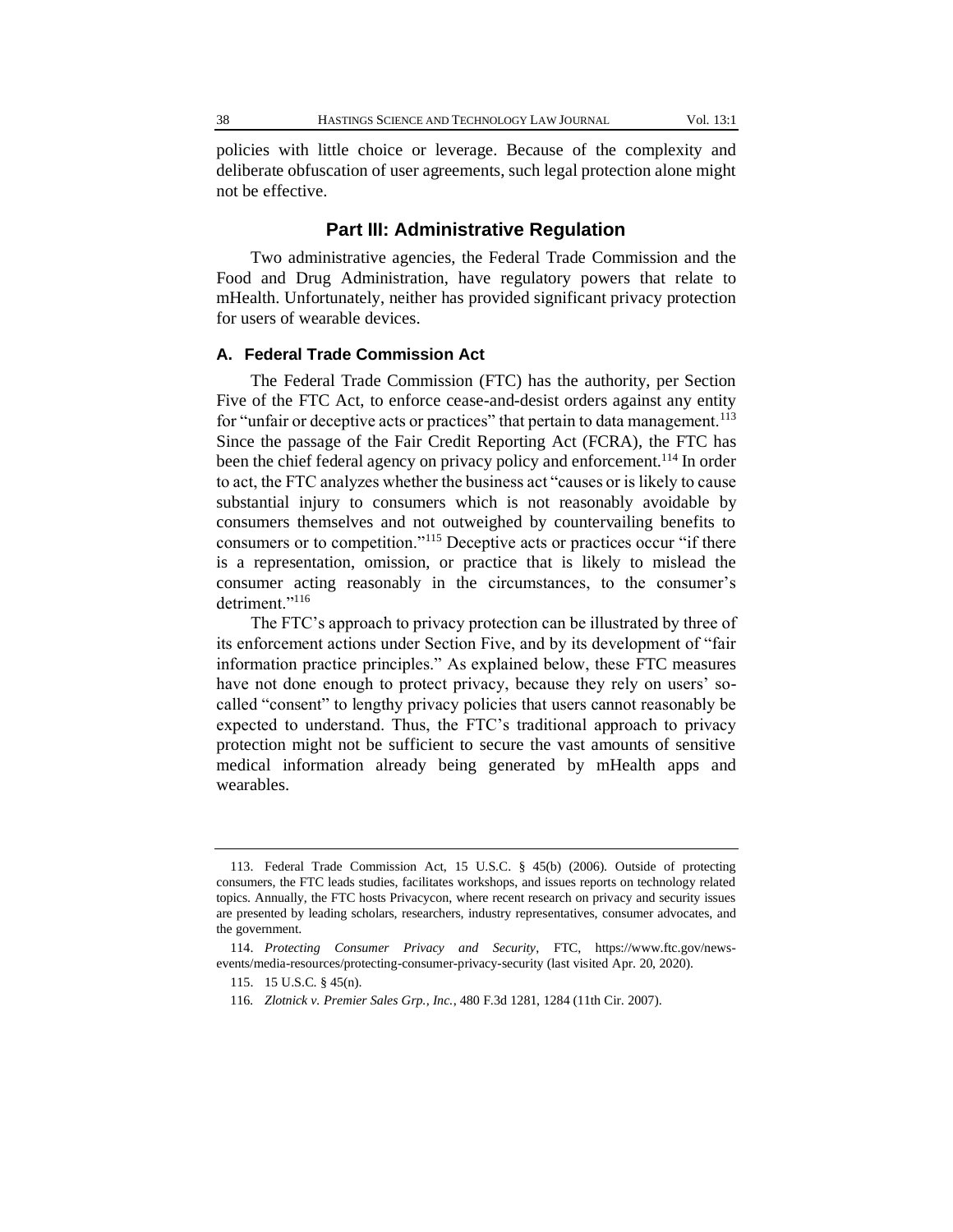#### *B. F.T.C v. Wyndham*

In *F.T.C. v. Wyndham,* the case challenged 15 U.S.C. § 45 as being so vague that it could not be enforced.<sup>117</sup> The court held that this provision of the FTC Act sufficiently informs parties that the relevant inquiry is a costbenefit analysis, which considers a number of relevant factors. These factors include the probability and expected size of reasonably unavoidable harms to consumers given a certain level of cybersecurity and the costs to consumers that arise from investment in stronger cybersecurity.<sup>118</sup> Additionally, the FTC's authority to enforce privacy actions was unsuccessfully challenged. This decision exemplifies that the FTC's authority is broad and applies to both cybersecurity and misleading privacy policies.<sup>119</sup>

#### **C. Goldenshores Technologies**

In 2014, the FTC used its Section Five authority against Goldenshores Technologies' Brightest Flashlight Free app for deceiving customers. The privacy policy allegedly did not reflect the app's use of personal data and presented consumers with a false choice on whether to share their information.<sup>120</sup> The FTC's complaint asserted that the app was downloaded tens of millions of times. The complaint also claimed that Goldenshores' privacy policy did not adequately disclose that "the Brightest Flashlight App transmits or allows the transmission of device data, including precise geolocation along with persistent device identifiers, to third parties, including advertising networks."<sup>121</sup> Under the settlement, Goldenshores was prohibited from misrepresenting how consumers' information is collected, shared, and used; required to provide a just-in-time disclosure that "fully informs consumers, when, how, and why their geolocation information is being collected, used, and shared"; required to obtain consumers' affirmative consent; and required to delete any personal information collected through the Brightest Flashlight app. $122$ 

The Goldenshores case illustrates that the FTC has authority to regulate deceptive and fraudulent actions. Had Goldenshores fully disclosed their data collection and business practices in their terms of use policy, they could

<sup>117</sup>*. F.T.C. v. Wyndham Worldwide Corp.*, 799 F.3d 236, 250 (3d Cir. 2015).

<sup>118</sup>*. Id*. at 255.

<sup>119</sup>*. See Id.*; *see also* Jamison, *supra* note 55.

<sup>120.</sup> *FTC Approves Final Order Settling Charges against Flashlight App Creator*, FTC (Apr. 2014), https://www.ftc.gov/news-events/press-releases/2014/04/ftc-approves-final-ordersettling-charges-against-flashlight-app.

<sup>121.</sup> Complaint at 3, In re Goldenshores Techs., LLC, Erik M. Geidl, FTC No. 132-3087 (Dec. 5, 2013).

<sup>122.</sup> F.T.C., *supra* note 118.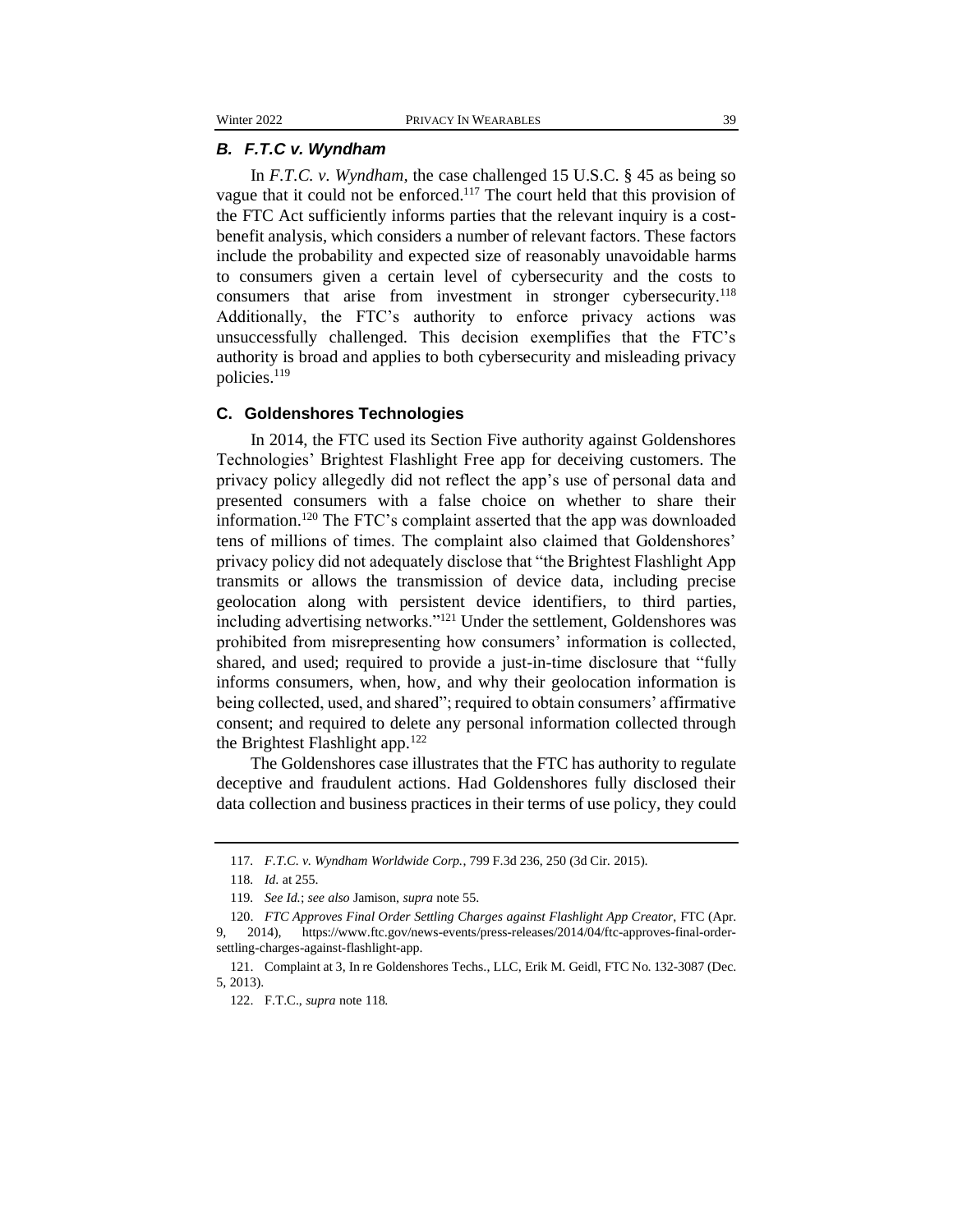have avoided this FTC enforcement action. As such, the FTC is encouraging full disclosure. This again shifts the responsibility to consumers, but consumers are not always in the best position to interpret policies and provide informed consent to such policies.

App permissions are typically confusing and unclear. Each app typically has a list of permissions that are granted to the developer when the user downloads an app to a device. Most app users do not understand permissions and tend to avoid them when downloading and installing apps.<sup>123</sup> Even security experts find that permissions are sometimes incomprehensible.<sup>124</sup>

Yet, permissions have serious consequences because many apps are overprivileged and overreaching in a way that provides apps access to information that do not correspond to the functionality of the app.<sup>125</sup> For example, most apps that obtain permission to track location do not need location data to provide app functionality to the user.<sup>126</sup> Other app permissions authorize app developers to record audio, read contacts on the phone, and take pictures.<sup>127</sup> This information is a goldmine for companies because they can then sell it to advertisers. In one study, experts found that of 940 Android apps, nearly one-third had overreaching permissions.<sup>128</sup>

One distinguishing feature between these apps is whether it is a paid or free app. In a study of 99 apps, researchers found that free apps included more unnecessary permissions than paid apps.<sup>129</sup> This difference is likely attributable to the varying business models of how profits are derived; that is, either from advertising revenue or directly from the user.

#### **D. Trendnet**

Trendnet is a California corporation that sells networking devices, such as routers, modems, and internet protocol (IP) cameras, to home users and mid-size businesses.<sup>130</sup> From 2010 to 2012, Trendnet made a total revenue

<sup>123.</sup> Andrews, *infra* note 178, at 439.

<sup>124</sup>*. Id.*

<sup>125</sup>*. Id.* at 440.

<sup>126</sup>*. Id.* In another example, a diabetes recipe app allowed the app to "find user accounts on the phone; read and modify contacts; read the calendar; track the user's precise (GPS-based) location; make phone calls; read and modify the call log; test access to and modify external storage; obtain the device ID; activate the camera and microphone, and install and delete other applications."

<sup>127</sup>*. Id.*

<sup>128</sup>*. Id.*

<sup>129</sup>*. Id.* at 441.

<sup>130.</sup> Complaint at 2, In re Trendnet Inc., F.T.C. File No. 122 3090 (Jan. 16, 2014) (No. C-44), [https://www.ftc.gov/system/files/documents/cases/140207trendnetcmpt.pdf;](https://www.ftc.gov/system/files/documents/cases/140207trendnetcmpt.pdf) *See also*, Jessica Kitain, *Beware of Wearables: Protecting Privacy in A Data-Collecting World*, 9 DREXEL L. REV. ONLINE 1, 23 (2017).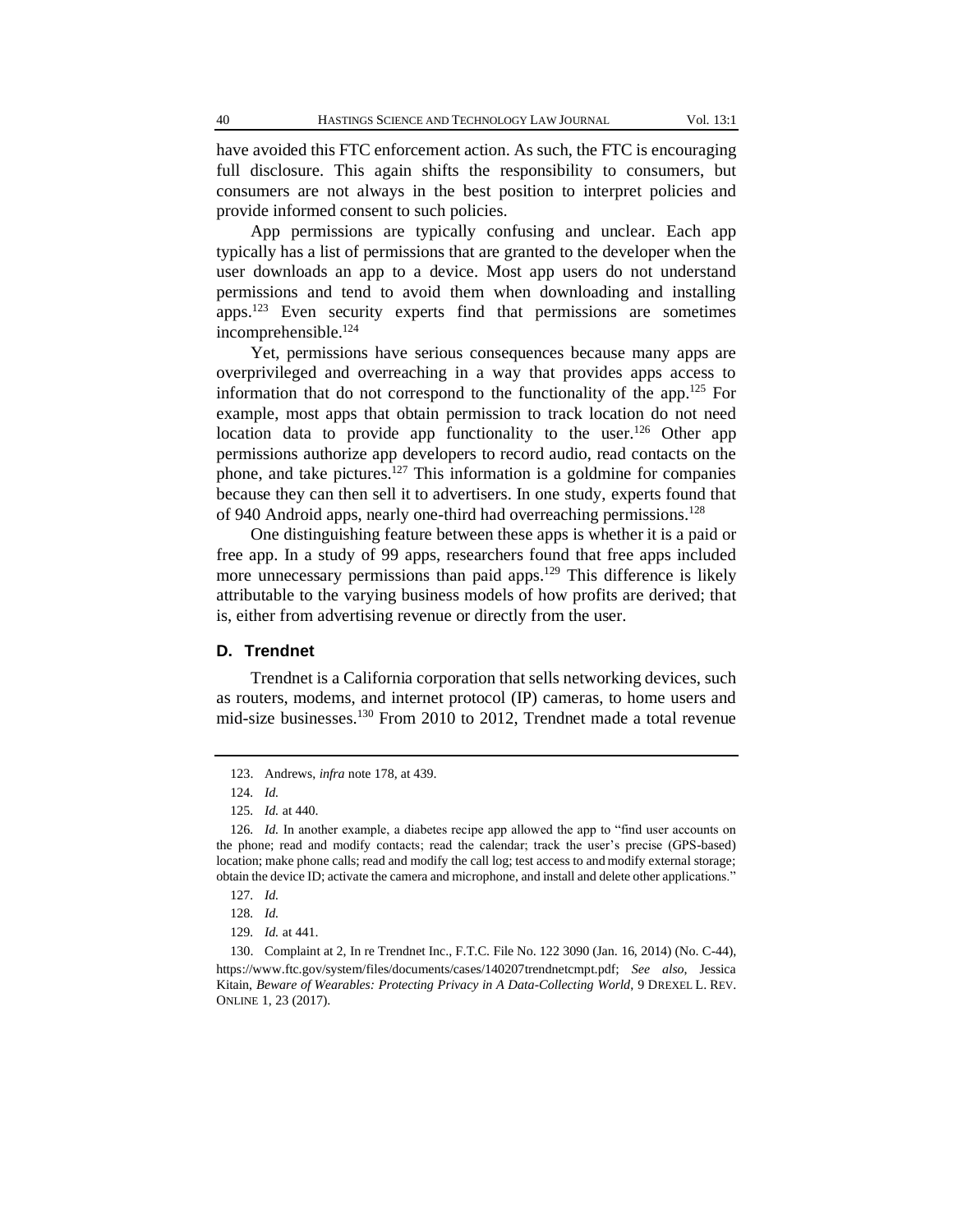of \$192 million, including \$19 million from IP cameras.<sup>131</sup> The function of these cameras is to "conduct security monitoring of [a person's] home or business, by accessing live video or audio feeds from their cameras over the internet."<sup>132</sup> Access to the camera requires login credentials, but this requirement can be disabled.<sup>133</sup> Trendnet described its IP cameras as secure.<sup>134</sup> For example, Trendnet affixes a sticker to the cameras packaging of a lock with the capitalized word "SECURITY".<sup>135</sup>

Yet Trendnet failed to provide a secure product, including failing to implement even the most basic security measures.<sup>136</sup> Trendnet stored "user login credentials in clear, readable text over the internet," "failed to implement a security process to monitor security vulnerabilities," and "failed to employ reasonable and appropriate security in the design and testing."<sup>137</sup> Because of their failings, hackers compromised hundreds of IP cameras and posted live feeds for nearly 700 IP cameras.<sup>138</sup> The live feeds displayed "'private areas of users' homes and allowed the unauthorized surveillance of infants sleeping in their cribs, young children playing, and adults engaging in typical daily activities."<sup>139</sup>

The FTC instituted a consent order composed of nine parts. Part I forbids misleading consumers about the security of the device and security, privacy, confidentiality, or integrity of any consumer information.<sup>140</sup> Part II requires Trendnet to maintain a security program to "(1) address security risks that could result in unauthorized access to or use of Covered Device Functionality, and (2) protect the security, confidentiality, and integrity of Covered Information."<sup>141</sup> Part III requires Trendnet to complete assessments (by a third party) every other year to review compliance with the consent order.<sup>142</sup> Part IV requires Trendnet to notify consumers of camera and security flaws, offer free and prompt support, and help consumers uninstall

131*. Id.* at 2. 132*. Id.* 133*. Id.*  134*. Id.* at 3. 135*. Id*. 136*. Id.* 137*. Id.* at 4. 138*. Id.* at 5. 139*. Id.* 140*. Id.* at 5. 141*. Id.* 142*. Id.*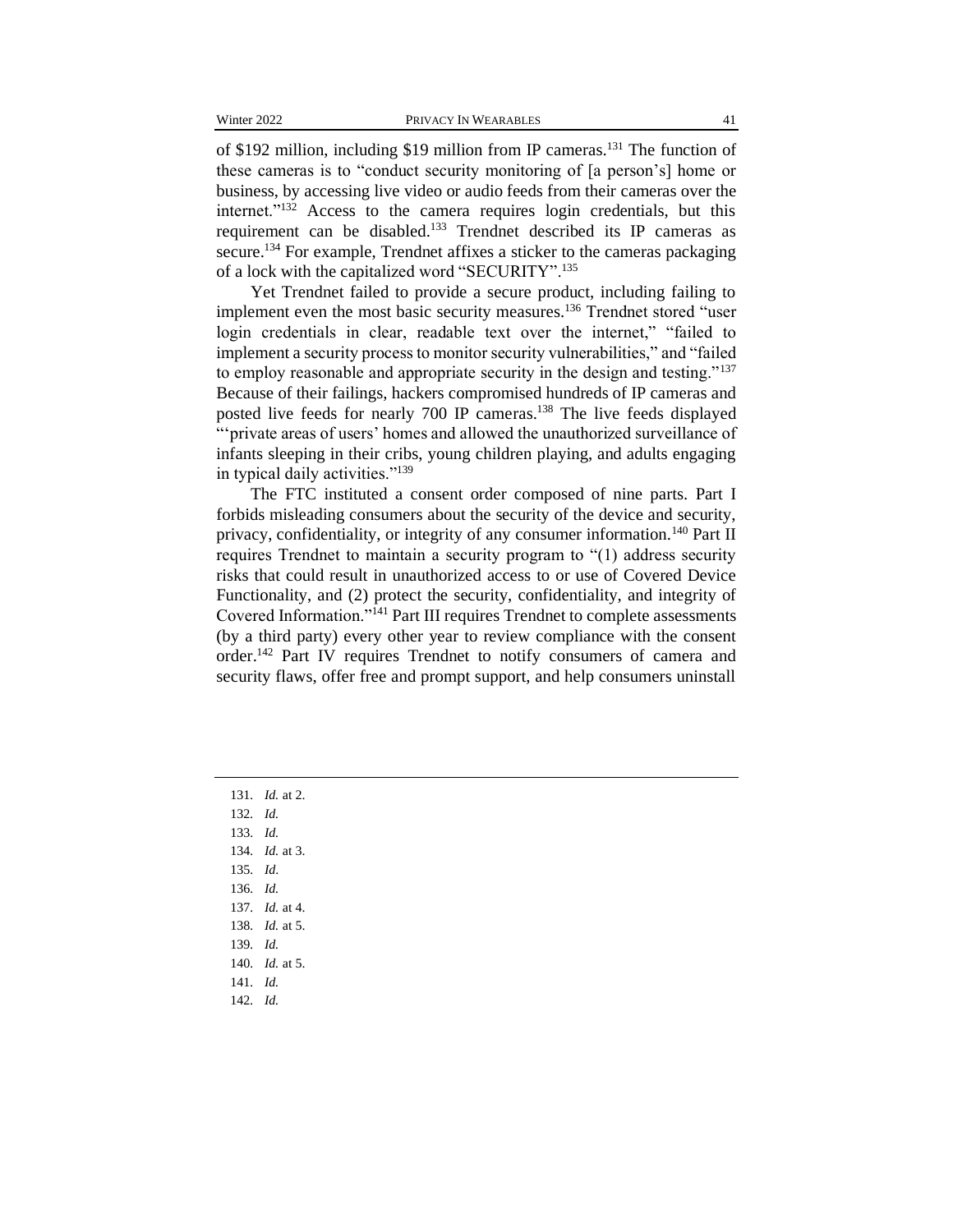cameras.<sup>143</sup> Parts V through IX require Trendnet to repeatedly report to the FTC.<sup>144</sup> The consent order will remain in effect for twenty years.<sup>145</sup>

Trendnet sets the baseline that companies must abide by to avoid FTC actions for lack of security protections. Ultimately, providing security protections helps both the consumer and the company. If consumers do not feel secure with technology that collects sensitive information, consumers will shift to another platform. Conversely, had the FTC not taken action, it would have invited adverse companies into the marketplace that otherwise could not develop appropriate security requirements, which would likely sell at a lower price and undercut more secure technologies. Additionally, consumers would likely not be in a position to discern between the security features, which would result in potential security breaches of the home. The home is an area courts hold to be where citizens have the most privacy concerns.<sup>146</sup>

\* \* \*

The three cases above illustrate the significant authority the FTC has to address privacy and security concerns in apps and devices. In one more example, *FTC v. Frostwire, LLC*, the settlement barred the company from using default settings to cause inadvertent public sharing of files by consumers and required clear and prominent disclosures of file sharing and how to disable it. $147$ 

Yet, despite having the authority to launch investigations into medical apps and wearables that are sharing information with data aggregators and brokers, the FTC has "generally chosen to take action only when an app developer [or device manufacturer] fails to disclose in advance that it will be invading a person's privacy."<sup>148</sup> Likewise, the FTC will not seek judgments against companies that fully disclose their practices in their privacy policies, terms of use, or other documents, because it would no longer be "unfair or deceptive."<sup>149</sup>

Under this enforcement strategy, the onus shifts from the company to the consumer, who is then tasked with carefully reading complex privacy policies. However, more than 80% percent of users do not always read their

<sup>143</sup>*. Id*. at 6.

<sup>144.</sup> Kitain, *supra* note 97, at 23.

<sup>145</sup>*. Id.*

<sup>146</sup>*. Florida v. Jardines*, 569 U.S. 1, 1 (2013).

<sup>147.</sup> Andrews, *supra* note 181, at 448 (The FTC has also secured consent decrees against Facebook, Snapchat, LabMD, and Wyndham Worldwide for similar violations).

<sup>148</sup>*. Id.*

<sup>149</sup>*. Id.*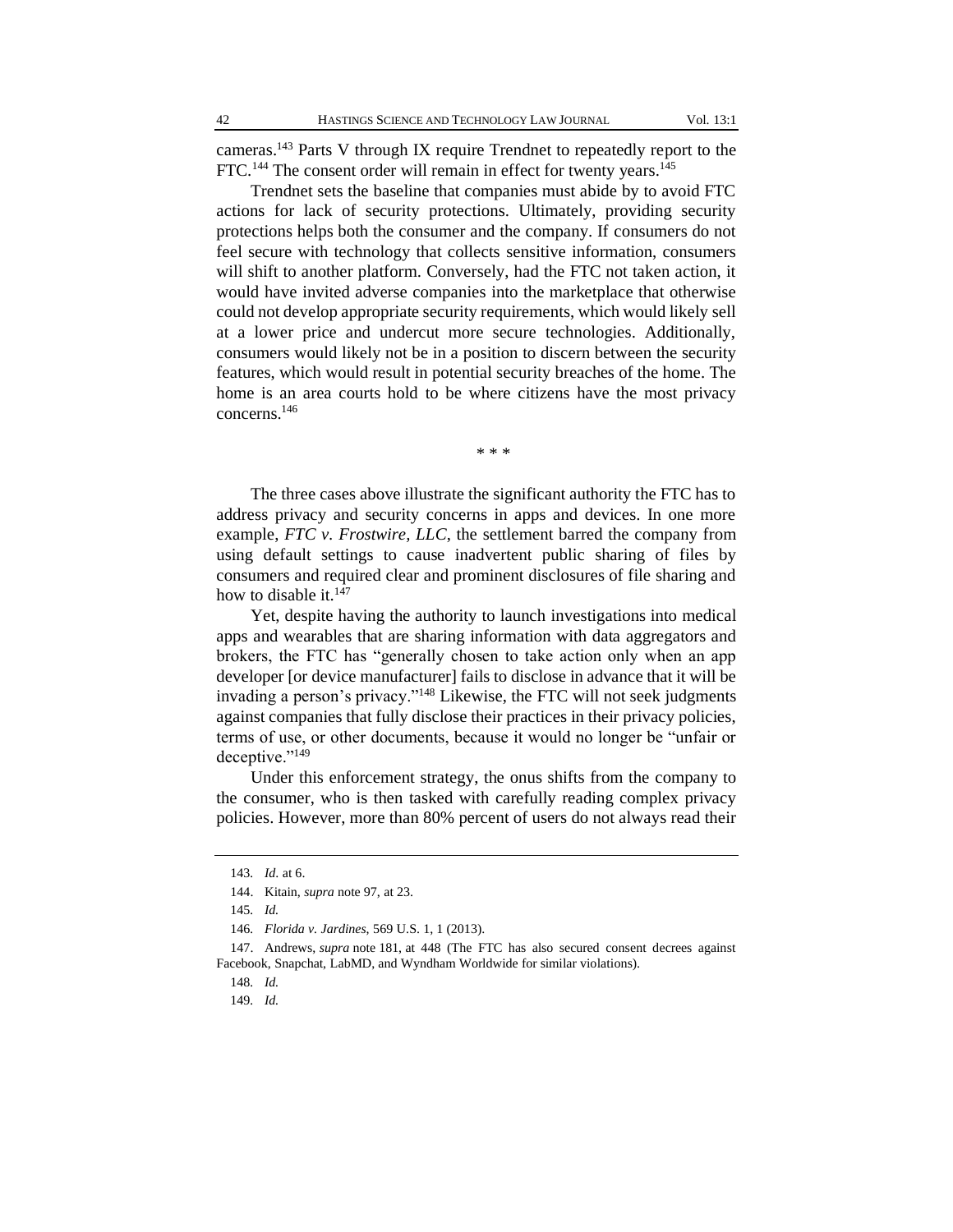privacy policies and only 19% are aware of circumstances where their personal data was used in a way they did not expect.<sup>150</sup> Given these facts, the FTC might not adequately protect users of wearables and mHealth apps from having their medical information inappropriately shared, because privacy policies can be deliberately confusing, overreaching, or present no meaningful opportunity for individual choice.<sup>151</sup> As mentioned previously, the FTC has the authority to prosecute "deceptive and fraudulent" business practices; however, the FTC has been selective in its enforcement.<sup>152</sup> The FTC has brought actions against clear acts of deception, such as by Trendnet and Goldenshores, but has left a large segment of the market untouched with apps that grant themselves overreaching permissions.<sup>153</sup>

#### **E. Fair Information Practice Guidelines**

In its 1998 report, *Privacy Online: A Report to Congress*, the FTC summarized widely accepted principles, known as "fair information practice principles" (FIPPs), regarding the collection, use, and dissemination of personal information.<sup>154</sup> In May 2000, the FTC added to and refined these principles, which included notice, choice, access, security, and enforcement.<sup>155</sup> For notice, "Web sites would be required to provide consumers clear and conspicuous notice of their information practices."<sup>156</sup> For choice, "Web sites would be required to offer consumers choices as to how their personal identifying information is used beyond the use for which the information was provided (e.g., to consummate a transaction)."<sup>157</sup> For access, "Web sites would be required to offer consumers reasonable access

157*. Id.*

<sup>150.</sup> Report, *Global Internet User Survey Summary Report*, INTERNET SOC'Y, 448 (2012), https://wayback.archive-

it.org/9367/20170907075239/https://www.internetsociety.org/sites/default/files/GUIS-2012- Infographic.pdf (last visited Apr. 19, 2020).

<sup>151</sup>*. Id.* at 449.

<sup>152</sup>*. Supra* note 146 at 449.

<sup>153</sup>*. See* Andrews, *supra* note 181, at 439. "Permissions authorize app developers to access sensitive information, such as the ability to track the user's location (18% of diabetes apps), record audio (4%), read contacts on the phone (6%), and take pictures (11%).110 The permissions for bipolar apps in our study included finding accounts on the device (25%), reading the user's contacts (8%), seeing their precise location (17%), modifying or editing the contents of the phone's USB storage (62%), recording audio (5%), and taking pictures or videos (13%)."

<sup>154</sup>*. See Privacy Online: A Report to Congress,* FTC*,* at 3 (1998), https://www.ftc.gov/sites/default/files/documents/reports/privacy-online-report-congress/priv-23a.pdf.

<sup>155</sup>*. See Privacy Online: Fair Information Practices in the Electronic Marketplace—A Report to Congress,* FTC (2000), https://www.ftc.gov/sites/default/files/documents/reports/privacyonline-fair-information-practices-electronic-marketplace-federal-trade-commissionreport/privacy2000text.pdf.

<sup>156</sup>*. Id.* at 34.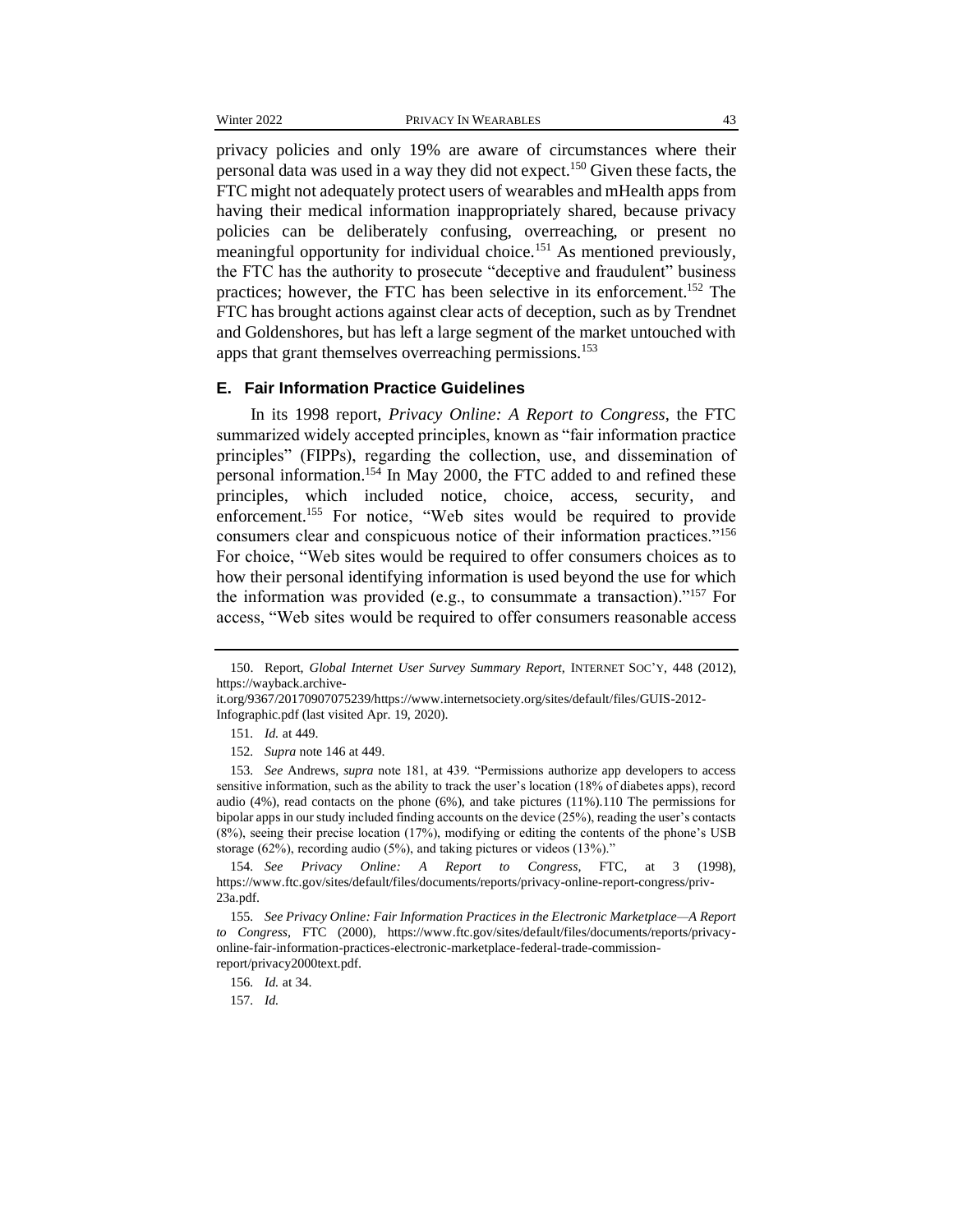to the information a Web site has collected about them."<sup>158</sup> For security, "Web sites would be required to take reasonable steps to protect the security of the information they collect from consumers."<sup>159</sup> For enforcement, the FTC identified three types of measures: self-regulation by the information collectors or an appointed regulatory body; private remedies that give civil causes of action for individuals whose information has been misused to sue violators; and government enforcement that can include civil and criminal penalties levied by the government.<sup>160</sup>

Although theoretically appealing, FIPPs have often been an unsuccessful approach to privacy issues.<sup>161</sup> Users undergo a blitz of notices and opportunities for generally limited choice.<sup>162</sup> For many users, notices do not serve a helpful purpose because they are either ignored or overly complicated.<sup>163</sup> Many users do not want to be burdened with impenetrable choices when they are downloading an app. Some people avoid making choices as to what data is collected and try to circumvent notices of such a choice.<sup>164</sup> Other people, when confronted with a choice, are ill-equipped to make an informed decision.<sup>165</sup> Ultimately, as Fred H. Cate argues, the illusion of privacy under a FIPPs regime creates the worst of both worlds: "privacy protection is not enhanced, individuals and businesses pay the cost of bureaucratic laws, and we have become so enamored with notice and choice that we have failed to develop better alternatives."<sup>166</sup> On the other hand, as to how credit information is gathered, shared, and used, the Fair Credit Reporting Act (FCRA) assigns greater responsibility to the businesses and less to the consumer.<sup>167</sup> This makes sense because businesses are better equipped to comply with guidelines than consumers.

Wearables present additional challenges to traditional notions of privacy such as FIPPs.<sup>168</sup> Because many wearables are screenless or do not

<sup>158</sup>*. Id.*

<sup>159</sup>*. Id.*

<sup>160</sup>*. Id.*

<sup>161.</sup> Cate, Fred H., *The Failure of Fair Information Practice Principles*, CONSUMER PROTECTION IN THE AGE OF THE INFORMATION ECONOMY, at 343 (2006), https://ssrn.com/abstract=1156972.

<sup>162</sup>*. Id.*

<sup>163</sup>*. Id.*

<sup>164</sup>*. Id.*

<sup>165</sup>*. Id.*

<sup>166</sup>*. Id.* at 2.

<sup>167.</sup> CFPB, *A Summary of Your Rights Under the Fair Credit Reporting Act* (available at https://www.consumer.ftc.gov/articles/pdf-0096-fair-credit-reporting-act.pdf) (last visited Apr. 19, 2020).

<sup>168.</sup> Janice Phaik Lin Goh, *Privacy, Security, and Wearable Technology*, 8 LANDSLIDE 30, 31 (2015).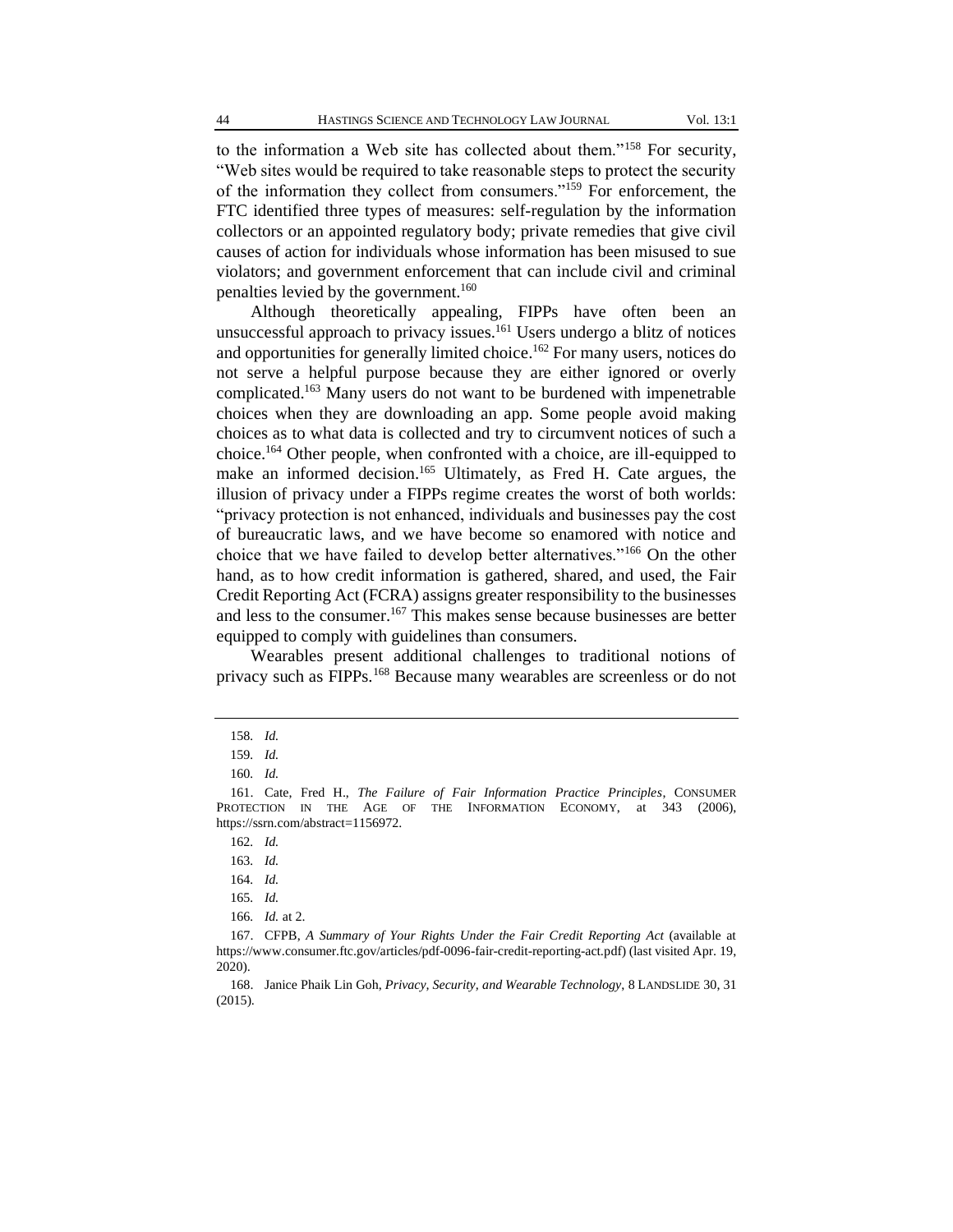provide users the ability to interact in a meaningful way, users may have an even more difficult time availing themselves of the notice and choice model.<sup>169</sup> To provide consent, it would likely have to be through an associated app that is located on another device.<sup>170</sup>

#### **F. Food, Drug, and Cosmetic Act**

The Food and Drug Administration (FDA) generally has broad authority to regulate products marketed to the public. Unfortunately, it has done little to protect the privacy of people who use wearable mHealth devices.

Under the Food, Drug, and Cosmetic Act (FDCA), a medical device is "any product intended for use in the diagnosis of disease or of the body."<sup>171</sup> The FDCA provides that "device" does not include "a software function that is intended … for maintaining or encouraging a healthy lifestyle and is unrelated to the diagnosis, cure, mitigation, prevention, or treatment of a disease or condition."<sup>172</sup> With technological developments in wearables and mHealth apps, the FDA has clarified that mobile phone applications will be regulated if they are intended: (1) to be used as an accessory to a regulated medical device; or (2) to transform a mobile platform into a regulated medical device.<sup>173</sup>

In the last decade, the FDA has developed a Digital Health Program that, according to the agency, balances "the benefits and risks to patients."<sup>174</sup> The FDA explains it has "focused [the agency's] oversight on mobile medical apps to only those that present *higher risk* to patients, while choosing not to enforce compliance for *lower risk* mobile apps."<sup>175</sup> Likewise, it states it will not focus on "technologies that receive, transmit, store or display data from medical devices," or "products that only promote general wellness."<sup>176</sup> In other words, apps that work with higher risks devices, e.g., implanted devices, would be categorized as "high-risk," whereas an Apple Watch or Fitbit would be a "low-risk" device.

In July 2017, the FDA released its *Digital Health Innovation Action Plan*, again stating the agency does not plan to regulate "low risk general wellness products." The plan explains the agency's direction over the

<sup>169</sup>*. Id.*

<sup>170</sup>*. Id.*

<sup>171.</sup> 21 U.S.C.A. § 321(h).

<sup>172.</sup> 21 U.S.C.A. § 360j.

<sup>173.</sup> Durkin, *infra* note 156, at 284.

<sup>174.</sup> *Digital Health Innovation Action Plan,* U.S. FOOD &DRUG ADMIN.(2017), *at* 2, *available at* https://www.fda.gov/media/106331/download.

<sup>175</sup>*. Id.* (emphasis added)

<sup>176</sup>*. Id.* at 3.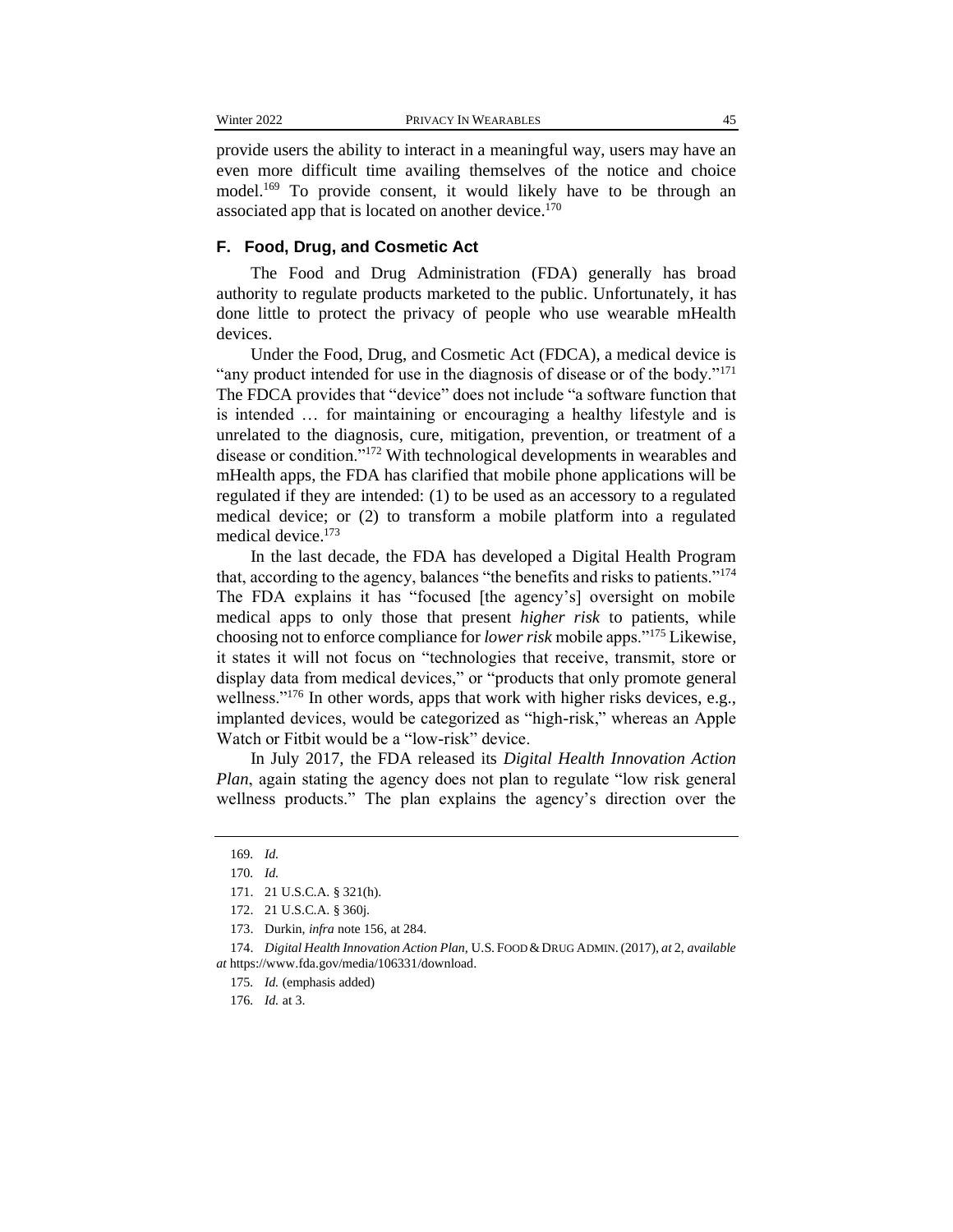coming year to "encourage digital health innovation." The plan mapped out three areas of action: (1) issuing new guidance regarding the regulation of digital health, (2) developing new regulatory approaches to the oversight of digital health, and (3) building expertise on digital health within the agency.<sup>177</sup>

The FDA explains that its hands-off approach is rooted in getting products to consumers quickly and not stifling innovation.<sup>178</sup> The FDA stated, "For the American people to see the full potential of digital health technologies, FDA must lean forward and adapt our processes."<sup>179</sup> As such, the FDA has limited the scope of its regulation to "medical devices," under the FDCA, used in the diagnosis of disease or other conditions, or in the cure, mitigation, or prevention of disease.<sup>180</sup> To determine whether a product is a medical device, the FDA will consider how a manufacturer intends its product to be used.<sup>181</sup> This regulatory scheme creates a loophole between what a manufacturer intends its product to be used for and how it is actually used.<sup>182</sup> According to one critic, "consumer access, self-treatment, the unauthorized practice of medicine, and the actual use [of mHealth apps] have coalesced into a state where technological advancement encourages selftreatment and the unauthorized practice of medicine."<sup>183</sup>

A study led by Lori Andrews, in *Privacy a New Privacy Paradigm*, compared what apps' privacy policies say what they do with the users' information and what they actually do with the information.<sup>184</sup> With large amounts of money being offered by data brokers for sensitive medical data, unscrupulous developers have entered the market to seize on the opportunity.<sup>185</sup> Because medical apps provide users the opportunity for self-

<sup>177.</sup> Wade Ackerman & Christina Kuhn, *FDA Releases Details and Timelines in Its Digital Health Innovation Action Plan*, COVINGTON (Aug. 3, 2017), https://www.covingtondigitalhealth.com/2017/08/fda-releases-details-and-timelines-in-its-digitalhealth-innovation-action-plan/.

<sup>178.</sup> FDA, *supra* note 134, at 2.

<sup>179</sup>*. Id.*

<sup>180</sup>*. See* Federal Food, Drug, and Cosmetic Act, Pub. L. No. 75-717, 52 Stat. 1040 (1938) (codified as amended at 21 U.S.C. §§ 301-399) (defining and outlining medical devices intended for human use); *See also* Terence M. Durkin, *Health Data Privacy and Security in the Age of Wearable Tech: Privacy and Security Concerns for the Nflpa and Whoop*, 19 J. HIGH TECH. L. 279, 283 (2019).

<sup>181</sup>*. See* Vincent J. Roth, *The mHealth Conundrum: Smartphones & Mobile Medical Apps— How Much FDA Medical Device Regulation is Required?*, 15 N.C. J. OF L. & TECH. 359, 364 (2014).

<sup>182</sup>*. Id.* 

<sup>183</sup>*. Id.* at 365

<sup>184.</sup> Lori Andrews, *A New Privacy Paradigm in the Age of Apps*, 53 WAKE FOREST L. REV. 421, 428 (2018).

<sup>185</sup>*. Id.* at 466.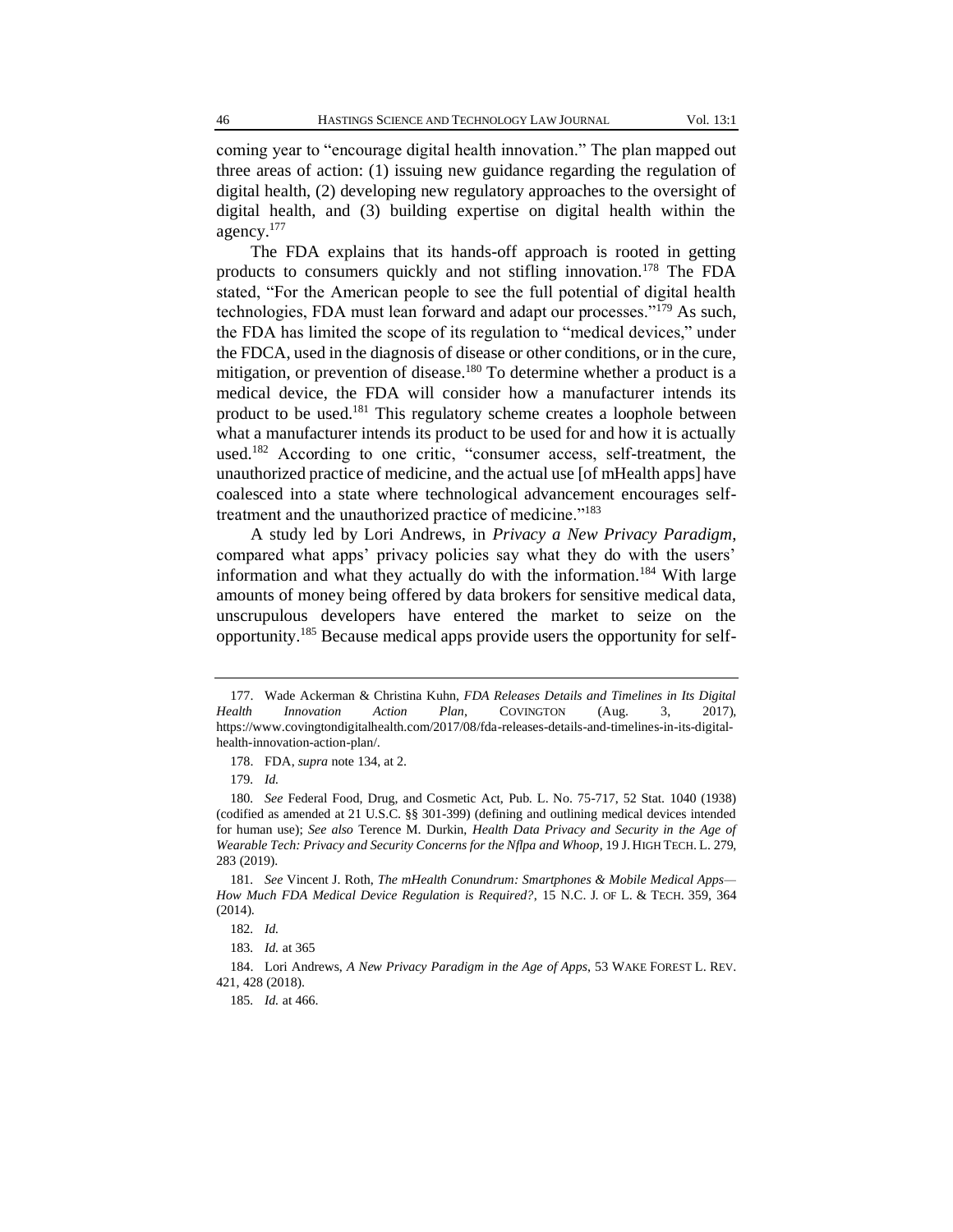treatment, a poorly designed app can have deadly consequences. Andrews' study found that 43% of diabetes apps were designed for disease management and 19% allowed the user to calculate insulin doses and the amount of carbohydrates consumed.<sup>186</sup> Thirty-five percent of the bipolar apps examined in the study similarly tracked medications, vitals, or symptoms.<sup>187</sup> Forty-one percent told the user what dose of a drug to take or what other action the user should undertake to treat her condition.<sup>188</sup> Ultimately, the study found that apps offered unproven treatments. Several apps aimed at treating bipolar disorder actually discouraged users from going to the doctor or taking recommended medications, and instead urged users to listen to southing sounds, which were advertised as "Doctor's #1 recommendation for mental illness treatment."<sup>189</sup> Of the apps that were supposed to warn about drug interactions, 67% failed to recognize a potentially fatal interaction.<sup>190</sup> None of the medication tracking apps gave a warning when a tester input a lethal 6000 mg dose of lithium – one of the apps even brought up an advertisement offering to sell the user more lithium.<sup>191</sup> Other studies have shown deficiencies in asthma apps, diabetes apps, and other medical apps.<sup>192</sup>

With wearables having an increasing presence, apps that work with wearables will follow. Without regulation, the apps will continue to have potentially harmful – or even deadly – effects. Self-regulation of the market is not protecting consumers or creating a market conducive to innovation. Legitimate wearable technology, and the mHealth apps based on them, are being forced to compete against free apps that physically endanger users and negatively impact the overall market. Also, if too many consumers have negative experiences with wearables and related apps, they are less likely to use other wearables and apps and would not recommend them. Ultimately, the few bad apples would spoil the bunch.

- 186*. Id*.
- 187*. Id*.
- 188*. Id* at 466-67.
- 189*. Id.* at 467.
- 190*. Id.*
- 191*. Id.*
- 192*. Id.*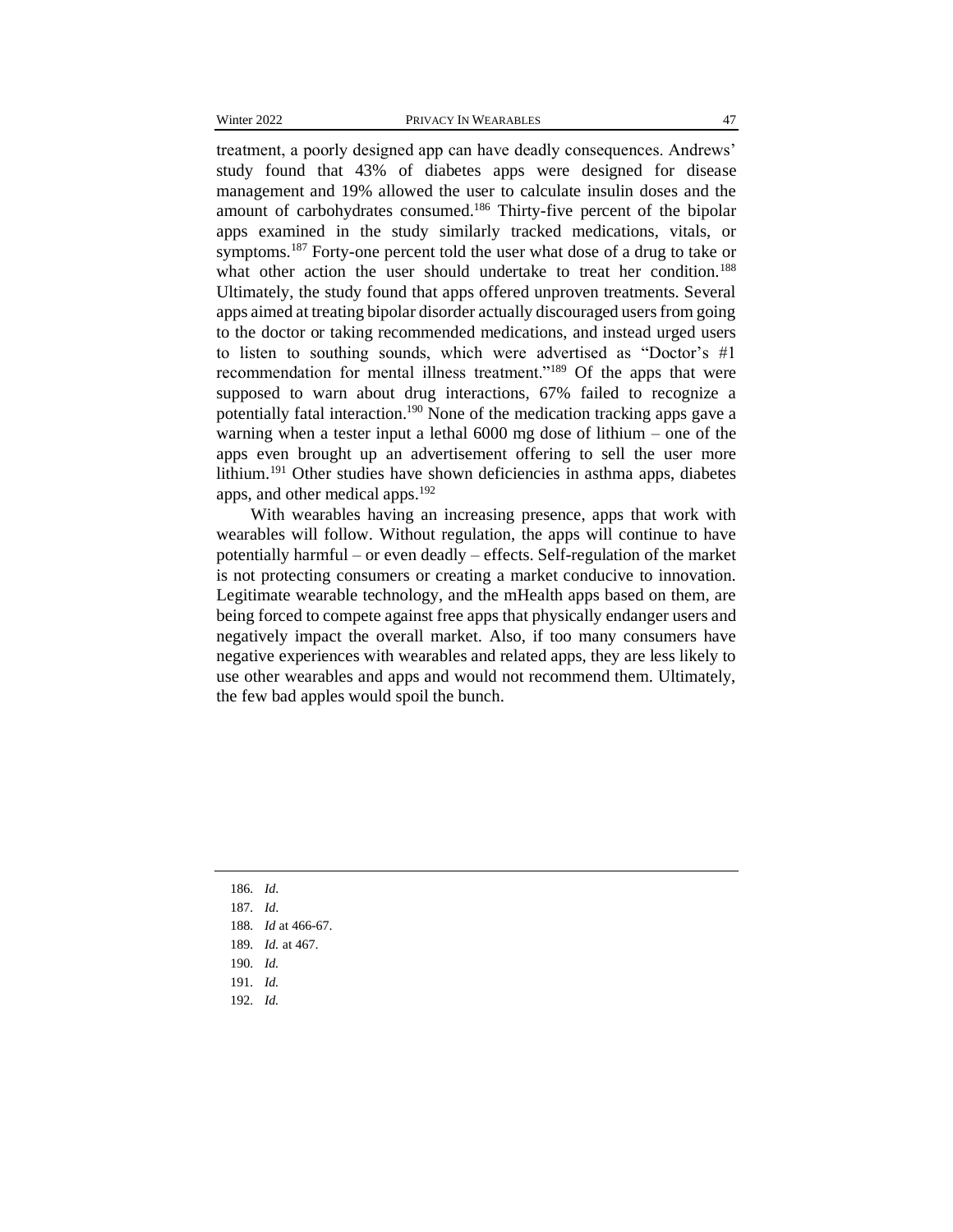#### **Part IV: Potential for Improving Health Outcomes**

#### **A. Precision Medicine**

Medical progress is not much different than other forms of progress: it requires learning from one's successes and mistakes. Not having complete information makes it difficult to learn from either. Wearables have the potential to harness technology for medical research that could provide doctors with more complete data sets.<sup>193</sup> In one study of stroke patients, informed consent was obtained from only 39.3% of patients in phase one and 50.6% in phase two.<sup>194</sup> This led to selection bias: the patients that were impaired or seriously ill did not provide written consent.<sup>195</sup> The point is not to dispense with the opt-in consent requirement for medical research, but to identify ways to increase opt-in consent rates. Wearables may be part of the solution.

In 2017, Stanford launched a study of whether a mobile app that uses data from a heart-rate pulse sensor, on the Apple Watch, could identify atrial fibrillation.<sup>196</sup> Atrial fibrillation is an irregular and often rapid heart rate that can increase risk of strokes, heart failure, and other heart-related complications.<sup>197</sup> The condition often remains undiagnosed because many people do not experience symptoms.<sup>198</sup> The virtual study had an unprecedented  $400,000$  enrolled participants.<sup>199</sup> One key finding of the study was the following: "Comparisons between irregular pulse-detection on Apple Watch and simultaneous electrocardiography patch recordings showed the pulse detection algorithm (indicating a positive tachogram reading) has a 71 percent positive predictive value."<sup>200</sup> Loyd Minor, MD, Dean of Stanford School of Medicine, said, "Atrial fibrillation is just the beginning, as this study opens the door to further research into wearable technologies and how they might be used to prevent disease before it strikes — a key goal of precision health."<sup>201</sup>

201*. Id.*

<sup>193.</sup> Uttam Barick, *Harnessing Real World Data From Wearables and Self-Monitoring Devices: Feasibility, Confounders and Ethical Considerations,* 4 MEFANET J. 44 (June 27, 2016).

<sup>194</sup>*. Id.* at 1453.

<sup>195</sup>*. Id.*

<sup>196.</sup> *Apple Heart Study demonstrates ability of wearable technology to detect atrial fibrillation*, STAN. MED. NEWS CTR. (Mar. 16, 2019), https://med.stanford.edu/news/allnews/2019/03/apple-heart-study-demonstrates-ability-of-wearable-technology.html.

<sup>197</sup>*. Atrial Fibrillation Overview*, MAYO CLINIC, https://www.mayoclinic.org/diseasesconditions/atrial-fibrillation/symptoms-causes/syc-20350624 (last visited Apr. 20, 2020).

<sup>198.</sup> STAN. MED., *supra* note 176.

<sup>199</sup>*. Id.*

<sup>200</sup>*. Id*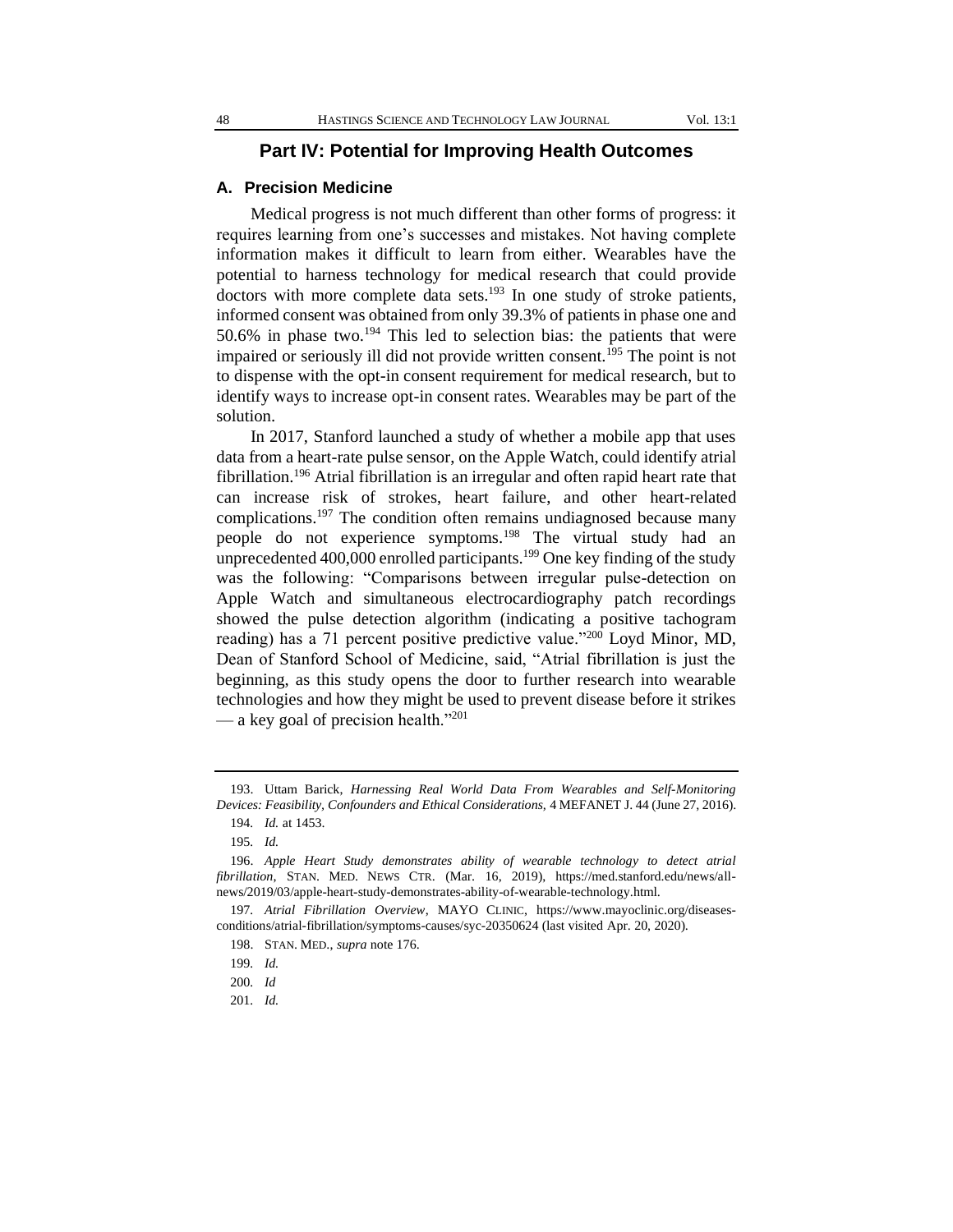The FDA defines precision medicine as, "an innovative approach to tailoring disease prevention and treatment that takes into account differences in people's genes, environment, and lifestyles."<sup>202</sup> Precision medicine has been called the optimistic marriage of high-tech and high-touch.<sup>203</sup> Whereas medicine has been traditionally directed towards the general population, wearables create opportunities for continuous health monitoring for individual patients. Wearables might be joined by implantables, ingestibles, and invisibles.<sup>204</sup>

As technology advances, so does security and privacy concerns. Wearables and implantables can be hacked.<sup>205</sup> In 2017, the FDA released a Safety Communication warning that there were 465,000 implanted pacemakers requiring a firmware update to address cybersecurity vulnerabilities.<sup>206</sup> Indeed, mHealth may have the ability to revolutionize healthcare, but if not done correctly, it may also place many lives and livelihoods in jeopardy. Because privacy and security will be crucial in developing trust with consumers, these principles should be a forethought rather than an afterthought. In doing so, more users will opt-in, creating a more complete data set that the medical field can rely on. Nonetheless, this takes trust. As precision medicine takes its first steps, it should keep in mind that trust is fragile and should not be overlooked in favor of convenience.

#### **B. COVID-19**

The world is fighting the COVID-19 pandemic.<sup>207</sup> As of September 21, 2021, the John Hopkins Coronavirus Resource Center reported 229,517,471 cases, 4,707,807 deaths, and 223 countries with confirmed cases of COVID-

205. Florence Hudson, *Wearables and Medical Interoperability: The Evolving Frontier*, IEEE (Sept. 2018), https://ieeexplore.ieee.org/stamp/stamp.jsp?arnumber=8481273.

206*. Id.*

<sup>202</sup>*. Precision Medicine*, U.S. FOOD & DRUG ADMIN. (Apr. 2, 2020), https://www.fda.gov/medical-devices/vitro-diagnostics/precision-medicine. 203. *Precision Health*, STAN. MED. (Mar. 5, 2020),

https://med.stanford.edu/precisionhealth.html.

<sup>204</sup>*. See* Chris Van Hoof, *Wearables, Ingestibles, Invisibles: imec at CES 2020,* MEDGADGET (Jan. 10, 2020), https://www.medgadget.com/2020/01/wearables-ingestibles-invisibles-imec-atces-2020.html (Ingestibles are swallowed, go into the digestive track, and monitor what a users' body does with food, which provides the ability to give precise prescriptive advice on nutrition. Invisibles are radar-based sensors that are not on one's body, but rather, near it; they track heart rate or respiration rate through sensors on a seat or mattress).

<sup>207</sup>*. COVID-19 Dashboard*, JOHN HOPKINS CORONAVIRUS RES. CTR., https://coronavirus.jhu.edu/map.html (last visited Sept. 21, 2021); *see also Number of novel coronavirus (COVID-19) deaths worldwide as of September 20, 2021, by country, STATISTA,* https://www.statista.com/statistics/1093256/novel-coronavirus-2019ncov-deaths-worldwide-bycountry/ (last visited Sept. 21, 2021).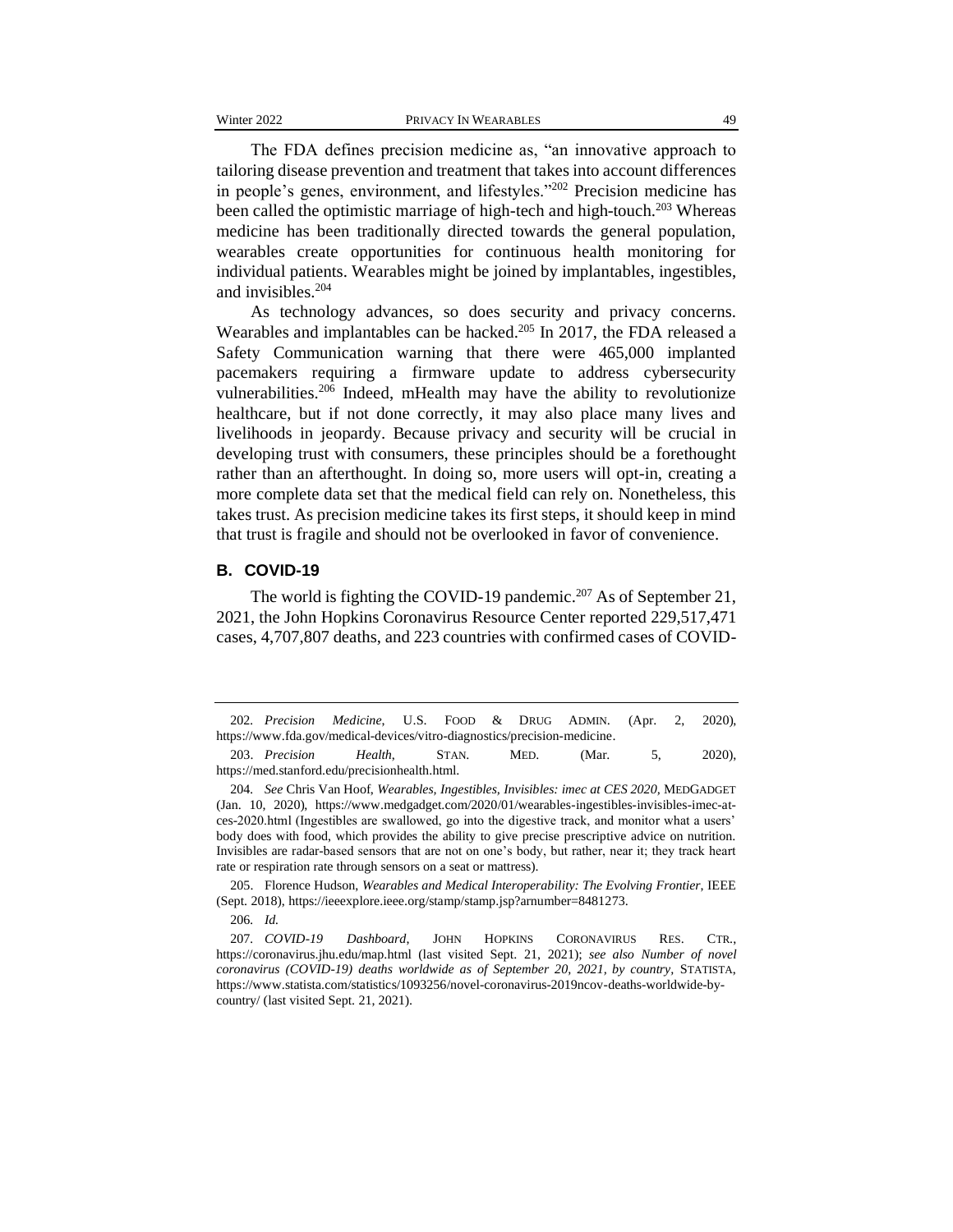19.<sup>208</sup> One of the challenges affecting the medical community's ability to contain the virus is the long incubation period, ranging from  $5-14$  days.<sup>209</sup> During this time, infected individuals can go without symptoms, which means the person may unknowingly spread the virus.<sup>210</sup>

Wearables have been used to detect symptoms of COVID-19.<sup>211</sup> For example, Cardiogram is an app on Apple Watches that serves as a heart rate monitor. Through its Sleeping BPM function, it can "help users become aware of how their body is responding to symptoms of the flu or other illnesses, including COVID-19. $\frac{1}{2}$ <sup>212</sup> The developers caution that the app is not a replacement for medical diagnostic tests.<sup>213</sup>

On the other hand, there are fears that such monitoring of personal health information could produce a long-term problem for a short-term solution.<sup>214</sup> Historically, during times of emergencies, governments have stripped away social liberties and have not relinquished their emergency powers afterwards.<sup>215</sup> As Edward Snowden states, "the funny thing is [for the government] the emergency never ends; it becomes normalized."<sup>216</sup> There are fears that when this emergency is over, the expanded capabilities and data sets given to businesses and government will be kept and used for small-time criminality, political gain, and maintaining power dynamics. $217$ For reasons previously mentioned in this paper, the information collected by wearables provides access to information that a user may be unaware of that could result in discrimination.<sup>218</sup> After the virus is defeated, companies and

https://www.youtube.com/watch?time\_continue=861&v=k5OAjnveyJo&feature=emb\_logo.

<sup>208</sup>*. Id.*

<sup>209</sup>*. Id.*

<sup>210</sup>*. Id*.

<sup>211.</sup> Mike Peterson, *Apple Watch users can monitor their body's response to COVID-19, flu*  with *Cardiogram app*, APPLEINSIDER (Mar. 19, 2020), https://appleinsider.com/articles/20/03/19/apple-watch-users-can-monitor-their-bodys-responseto-covid-19-flu-with-cardiogram-app.

<sup>212</sup>*. Id.* 

<sup>213</sup>*. Id.*

<sup>214</sup>*. Shelter in Place with Shane Smith & Edward Snowden (Full Episode)*, VICE NEWS (Apr. 10, 2020),

<sup>215.</sup> With the Bush-era warrantless wiretapping program, only part of it was shut down, while the other parts have been repeatedly rolled over; *see* Ellen Nakashima, *Legal memos released on Bush-era justification for warrantless wiretapping*, WASH. POST (Sept. 6, 2014), https://www.washingtonpost.com/world/national-security/legal-memos-released-on-bush-erajustification-for-warrantless-wiretapping/2014/09/05/91b86c52-356d-11e4-9e92- 0899b306bbea\_story.html.

<sup>216</sup>*. Id.*

<sup>217</sup>*. Id.*

<sup>218.</sup> Singer, s*upra* note 42.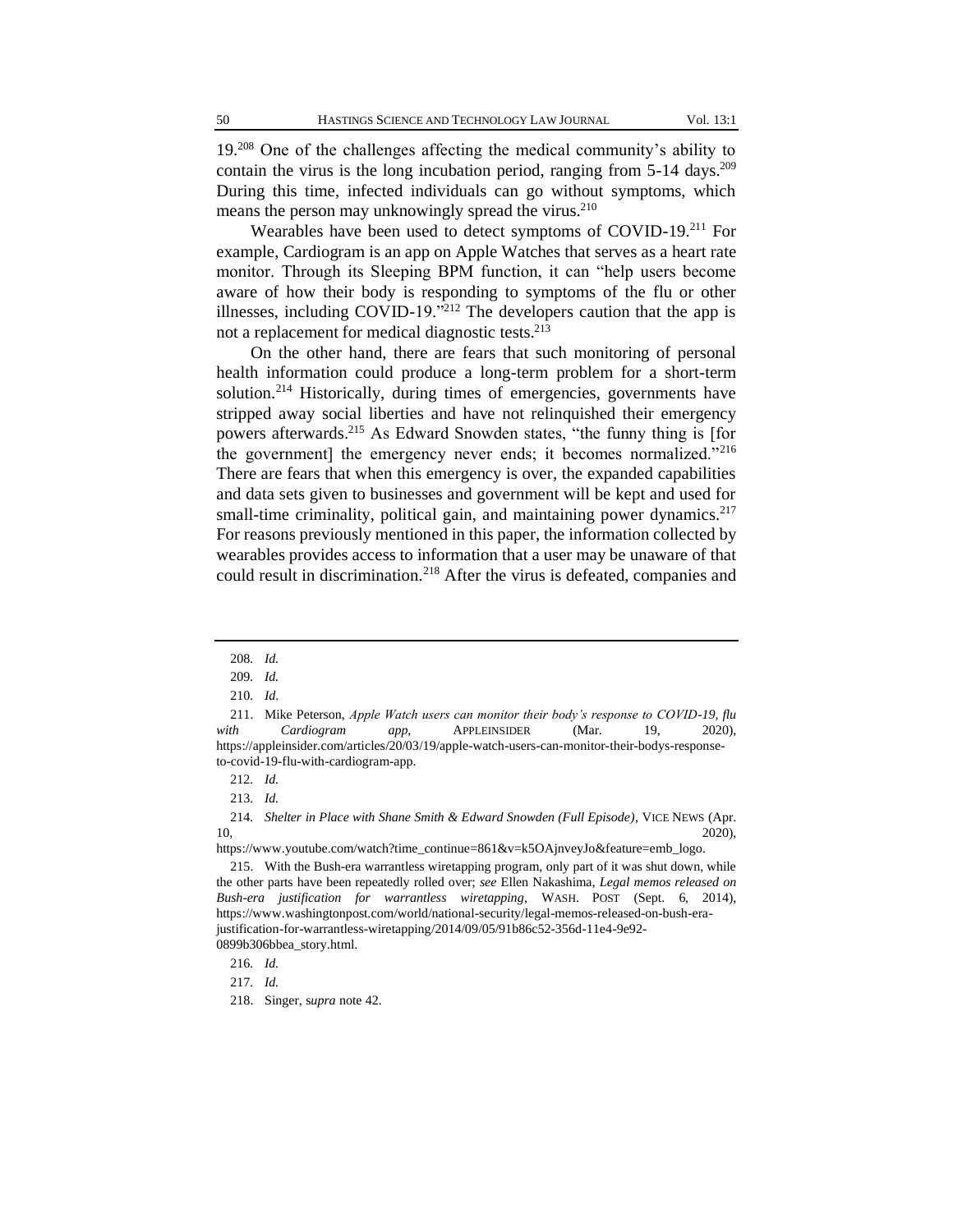data brokers, may continue to hold this information and use it for financial gains due to the overreaching privacy policies.

Both political parties in the United States have introduced legislation on COVID-19 tracing and tracking, but they remain divided on preemption of state law and private right of action.<sup>219</sup> In May 2020, Senator Roger Wicker introduced the "COVID-19 Consumer Data Protection Act of 2020," but the bill died in committee.<sup>220</sup> Also, Senator Mark Warner introduced the "Public Health Emergency Privacy Act," but it lacks bipartisan support.<sup>221</sup> In all, the political stalemate of Congress coupled with concerns of preemption and a private right of action make the passage of meaningful COVID privacy legislation unlikely. Without such legislation, the current laws do not provide adequate privacy protection for users of advanced technologies that predict diagnosis.

#### **Part V: Conclusion**

Traditionally, patients disclosed medical information in a hermetic manner: disclosure was done with just a doctor or other trusted individuals. For the doctor, there are a number of overlapping regulations that protect a patient's medical information.

The calculus changes in light of how wearables and mHealth apps gather, use, and share medical information. Initially, the transaction may seem innocuous, i.e., a user downloads an app to monitor steps, health, and so on. This information may seem harmless. However, by gathering multiple data sets and creating a user profile with a myriad of data points, predictive algorithms and artificial intelligence can try to predict the likely behavior or health status of an individual. These patterns are valuable to insurance companies, employers, and others.

Currently, there is a patchwork of sectoral privacy laws, but a general federal privacy law is lacking. Wearables are not sufficiently covered. Proponents of continuing this hands-off approach argue that regulations would stifle innovation.<sup>222</sup> However, the FTC and FDA have both taken a hands-off approach, which has allowed bad actors to participate. With wellcrafted regulations, these bad actors would be removed from the pool and the right kind of innovation would flourish. Regulation would actually

<sup>219.</sup> Jessica Rich, *How our outdated privacy laws doomed contact-tracing apps*, BROOKINGS (Jan. 28, 2021), https://www.brookings.edu/blog/techtank/2021/01/28/how-our-outdated-privacylaws-doomed-contact-tracing-apps/.

<sup>220.</sup> Bradley Arant Boult Cummings LLP, *A Second Chance for the Public Health Emergency Privacy Act*, JDSUPRA (Mar. 2, 2021), https://www.jdsupra.com/legalnews/a-second-chance-forthe-public-health-3911099/.

<sup>221</sup>*. Id.*

<sup>222.</sup> Kellog, *supra* note 8.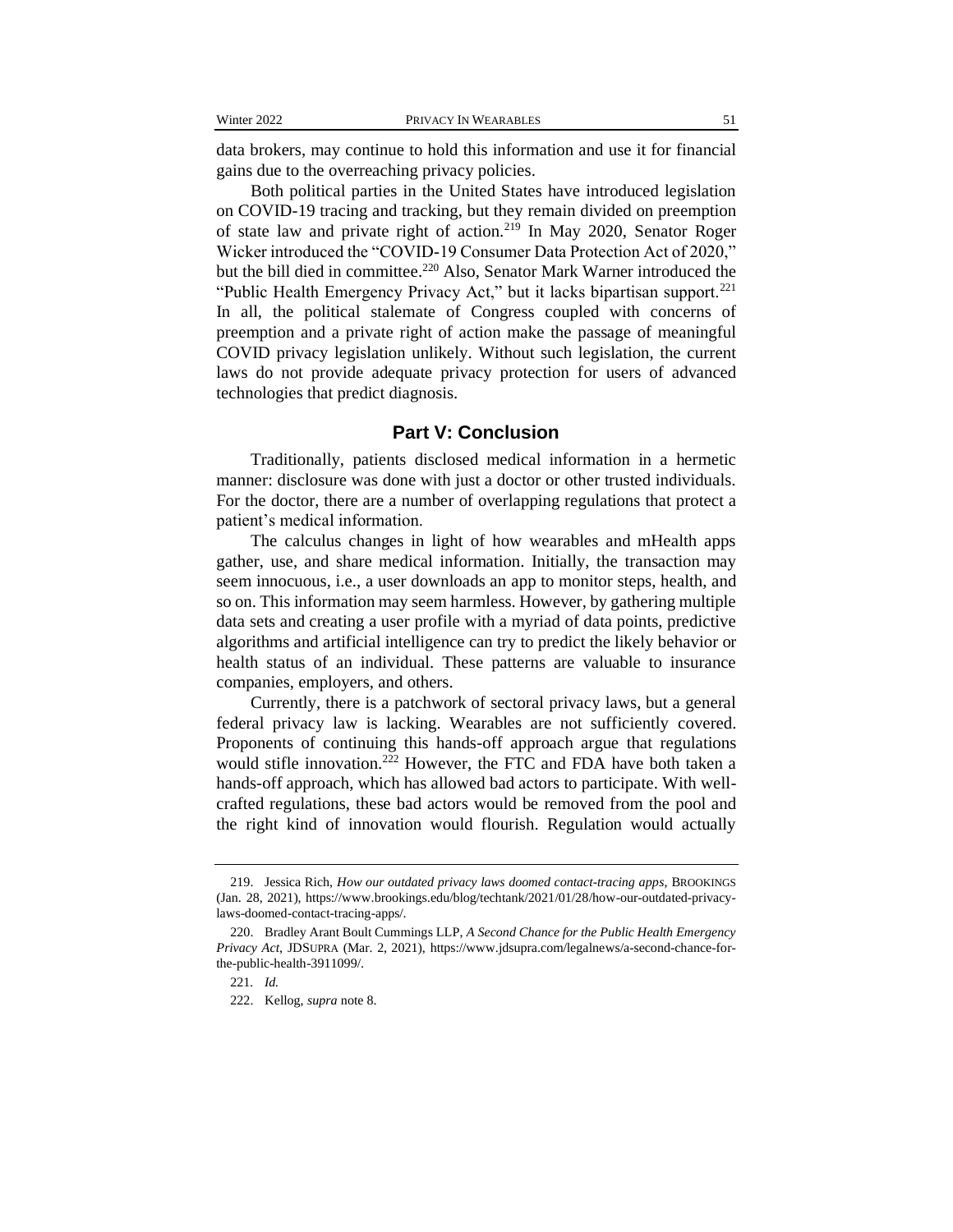encourage innovation because legitimate actors would not have to compete with bad actors. Additionally, user trust and confidence would be encouraged, which would result in a larger pool of participants.

Consumer trust is pivotal to increasing user participation. Wearable technology is both exciting and scary. Wearables have the potential to be a truly innovative technology that can facilitate medical progress, help people, and progress society forward. This potential must be weighed against the dangers of the sensitive information that wearables create. For these reasons, trust must be a forethought and not an afterthought.

In September 2014, Tim Cook, CEO of Apple, released a letter addressing privacy concerns.<sup>223</sup> In drafting this letter, Tim Cook created a "gold standard" of self-regulated privacy policy for a company. It argues that privacy should be baked in. It also criticizes companies that collect, share, and use personal data as their business model. To be fair, Apple is in a position to make these assertions because its business model is not selling ads, like Google or Facebook; rather, its business model is to sell devices.<sup>224</sup> On the other hand, Apple's devices host the apps that collect and sell user information, which Apple directly profits from. As of 2018, Apple made \$42 billion from App Store downloads.<sup>225</sup> Nevertheless, Apple attempts to foster trust with its consumers by highlighting privacy concerns.

Trust has a direct impact on sales. With COVID-19, there has been a surge in sales of desktop cameras to enable video conferencing.<sup>226</sup> In 2018, Facebook released Portal, an A.I.-powered camera with a video-chat screen.<sup>227</sup> To address privacy concerns, Facebook incorporated a kill switch for the camera, provided a cover for the lens, encrypted video calls, and built the camera's A.I. into the device itself.<sup>228</sup> Yet, despite high demand for desktop cameras during COVID, demand for Facebook's Portal remained low.<sup>229</sup> This is likely attributable to the healthy distrust that users have with

<sup>223.</sup> Steve Kovach, *Tim Cook Ripped Apart Google's Business Model in 2 Paragraphs*, BUS. INSIDER (Sept. 17, 2020), https://www.businessinsider.com/tim-cook-privacy-letter-2014-9?op=1. 224*. Id.*

<sup>225.</sup> Chaim Gartenberg, *How Apple Makes Billions of Dollars Selling Services*, THE VERGE (Mar. 20, 2019), https://www.theverge.com/2019/3/20/18273179/apple-icloud-itunes-app-storemusic-services-businesses.

<sup>226.</sup> Bill Thomas, *Where to Buy a Webcam: These Retailers Still Have Stock*, TECHRADAR (Apr. 20, 2020), https://www.techradar.com/news/where-to-buy-a-webcam (last visited Apr. 20, 2020).

<sup>227.</sup> Mike Isaac, *Facebook's New Gadget Is a Video-Chat Screen With a Camera That Follows You*, N.Y. TIMES (Oct. 8, 2018).

<sup>228</sup>*. Id.* 

<sup>229.</sup> Jack Kramer et al., *Zuck cancels his Libra moon-landing" –AMC theaters' expiration date. Gilead's corona-cure bet. Facebook's cryptocurrency 180*, ROBINHOOD SNACKS (Apr. 20, 2020) (Podcast).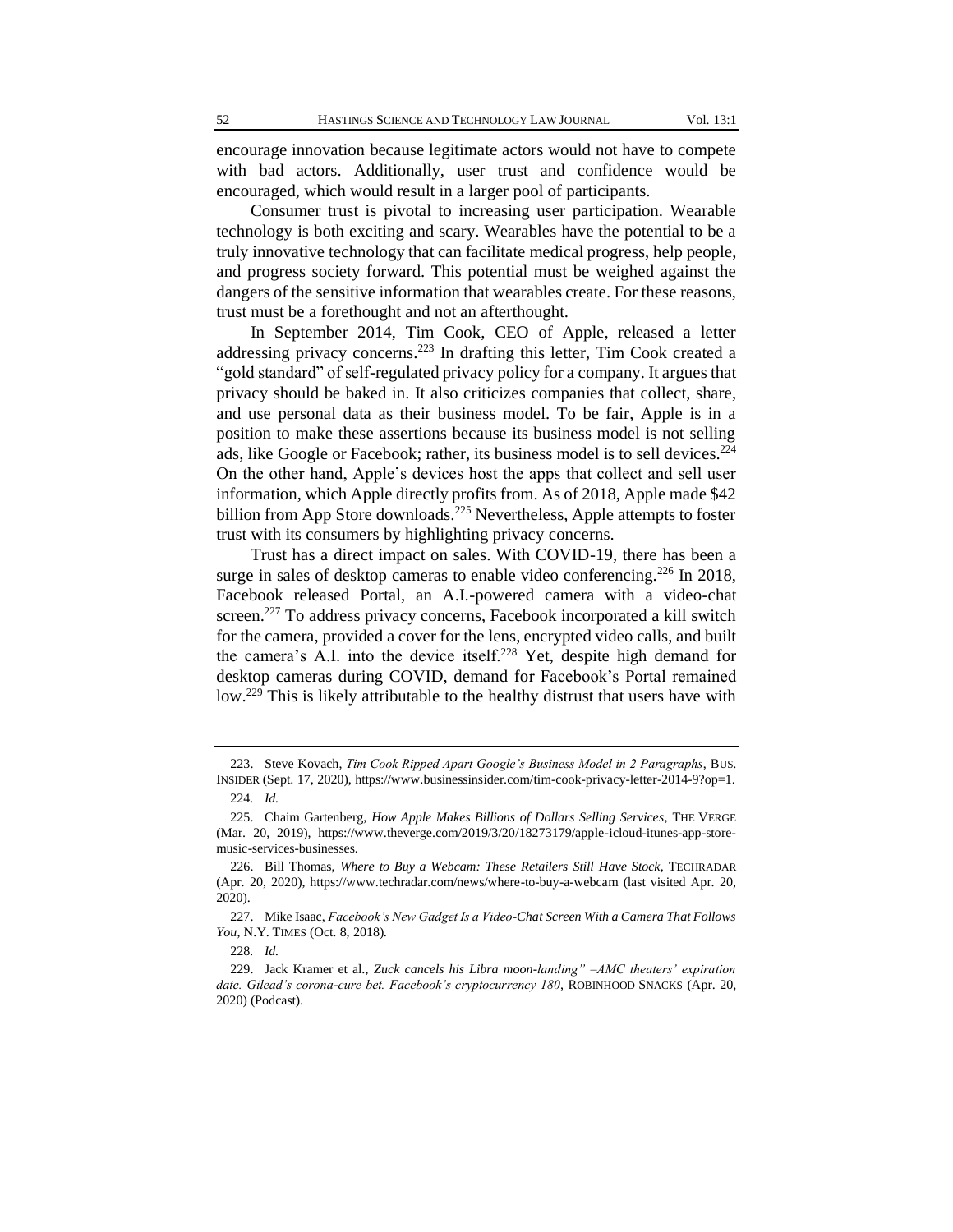Facebook. Users are reluctant to purchase a Facebook Portal, which has some solid privacy features, because they do not trust Facebook with their private information. Facebook Portal illustrates the importance of trust.

Because of the sensitivity of medical information, and the long-term and irrevocable nature of disclosing it, medical information should not be commercially sold. There is a wealth of potential in medical innovation as medicine shifts from general care to precision healthcare. Users must have assurances that their medical information will not be sold or result in discrimination. For now, users are largely unaware of the long-term consequences and risks associated with data collection, so they may be willing to trade their privacy for convenience. However, as public sentiment shifts because of growing privacy awareness, such transactions are less likely to occur.

The current sectoral legal framework does not suit the need to ensure innovation of wearables. HIPAA fails for two reasons. First, it only regulates medical information disclosed by a medical provider or someone that does business with them. Therefore, it does not apply to most commercial transactions. Second, there is no private cause of action to enforce it. For a HIPAA violation, a covered entity is fined by the government, but there is no redress for the patient. As for COPPA, its scope is limited to children under the age of 13.

Administrative agencies could regulate wearables and medical information, but they will need more statutory authority to do so. The FTC might make more sense, because the FDA can more likely regulate devices or wearables that are prescribed by a doctor. Whether the FTC has the authority to broadly regulate wearables, outside of deceptive practices, is unclear.

In all, because the relationship between wearables and consumers is particularly exciting but also scary, companies should tread lightly for fear of stifling their long-term goals for short-term gains. The lost trust a user has once their medical information is made public is irreparable and will, ultimately, stifle innovation. To allow good actors to continue to innovate, bad actors must be regulated.